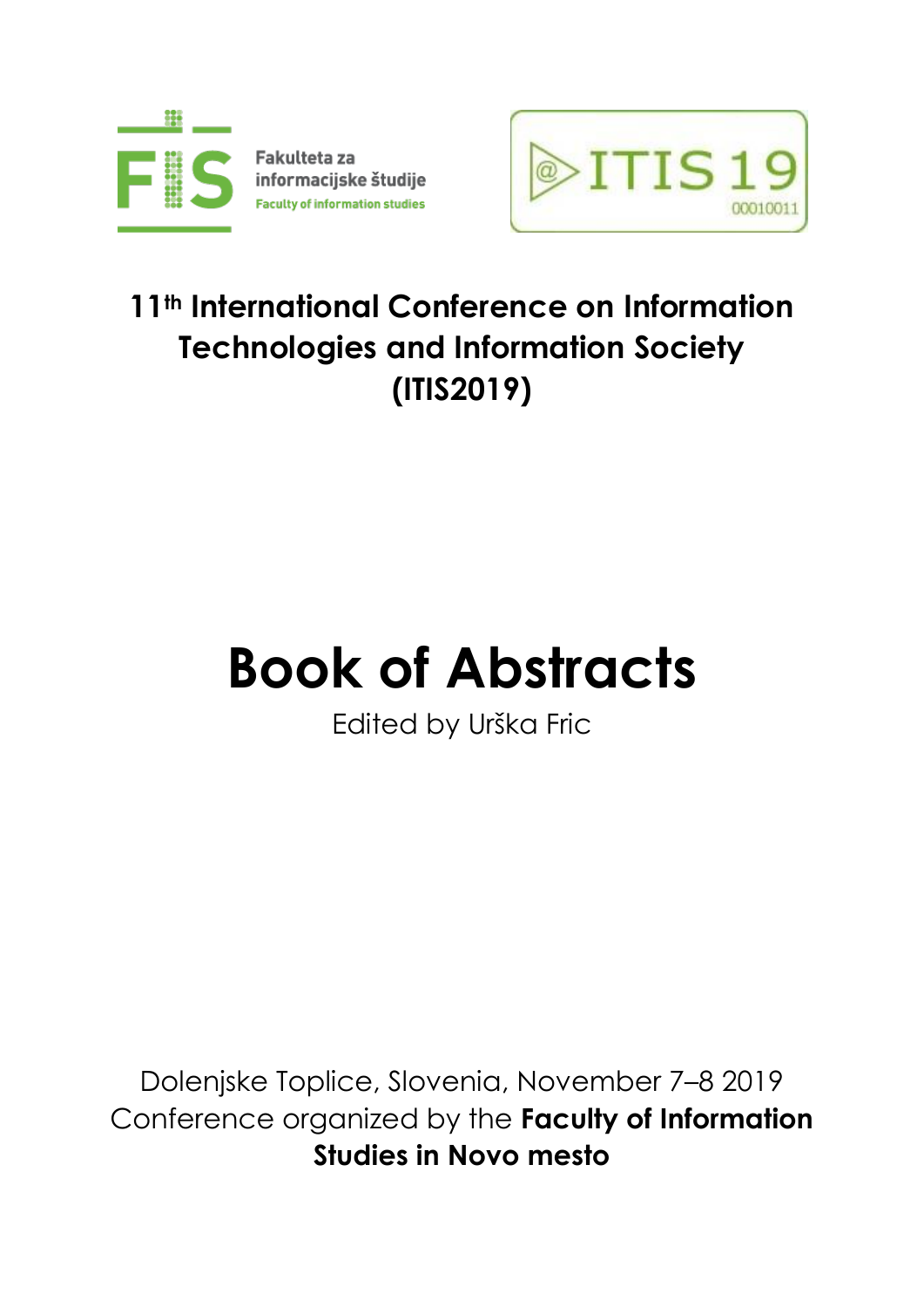#### **Book of Abstracts**

Edited by: Urška Fric

Reviewed by: Zoran Levnajić

Published by: Faculty of Information Studies in Novo mesto, Slovenia

For the publisher: Dejan Jelovac, Dean

Design and Typesetting by: Urška Fric

© Faculty of Information Studies in Novo mesto, Slovenia, November, 2019

URL:<http://itis.fis.unm.si/>

Kataložni zapis o publikaciji (CIP) pripravili v Narodni in univerzitetni knjižnici v Ljubljani [COBISS.SI-](http://cobiss.si/)ID[=302685184](https://plus.cobiss.si/opac7/bib/302685184) ISBN 978-961-93391-6-9 (pdf)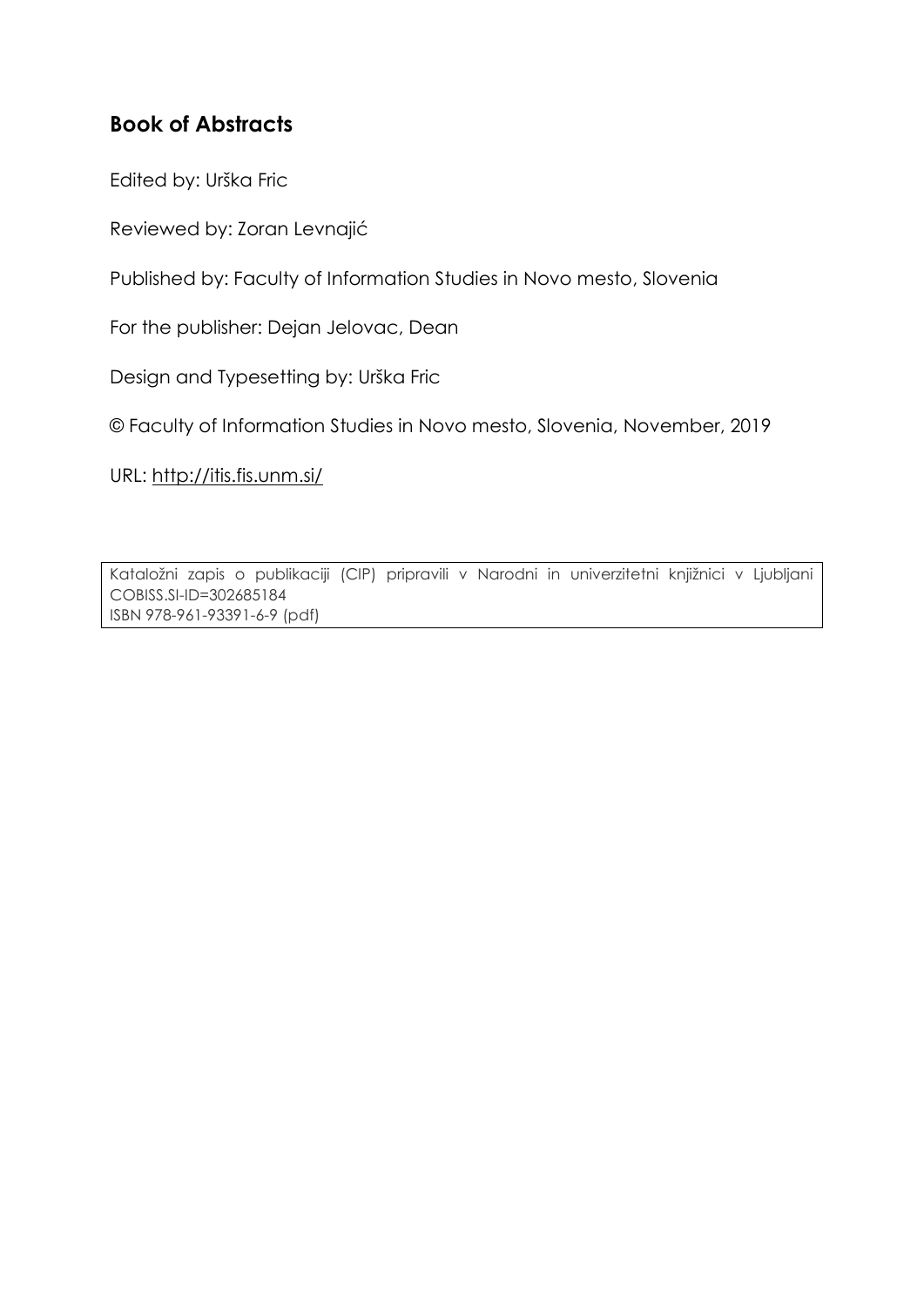#### **CONFERENCE ORGANIZATION**

#### **ORGANIZING COMMITTEE:**

Matevž Tomšič, Zoran Levnajić, Borut Rončević, Dejan Jelovac

#### **PROGRAM COMMITTEE (Abstracts Referees):**

Franjo Cecelja, University of Surrey, UK Nadja Damij, Northumbria University, UK Markus Abel, Potsdam University, Germany Andrea Guazzini, University of Florence, Italy Srđan Škrbić, University of Novi Sad, Serbia Hadžib Salkić, Modern Business School, Belgrade, Serbia Leo Mršič, Algebra University College, Zagreb, Croatia Robert Kopal, Algebra University College, Zagreb, Croatia Sanda Martinčić-Ipšić, University of Rijeka, Croatia Ana Meštrović, University of Rijeka, Croatia Panče Panov, Jožef Stefan Institute, Slovenia Ljupčo Todorovski, Jožef Stefan Institute, Slovenia Lovro Šubelj, University of Ljubljana, Slovenia Anuška Ferligoj, University of Ljubljana, Slovenia Vladimir Batagelj, University of Ljubljana, Slovenia Matjaž Perc, University of Maribor, Slovenia Borut Rončević, Faculty of Information Studies, Novo mesto, Slovenia Zoran Levnajić, Faculty of Information Studies, Novo mesto, Slovenia Matevž Tomšič, Faculty of Information Studies, Novo mesto, Slovenia Matej Makarovič, Faculty of Information Studies, Novo mesto, Slovenia Dejan Jelovac, Faculty of Information Studies, Novo mesto, Slovenia

*EDITOR'S NOTE: Participants were asked to submit abstracts between 400 and 600 characters. Keywords were chosen by participants and their number has not been reduced. Authors of abstracts are responsible for the reliability of contents and other statements made in their work. Abstracts are not proofread.*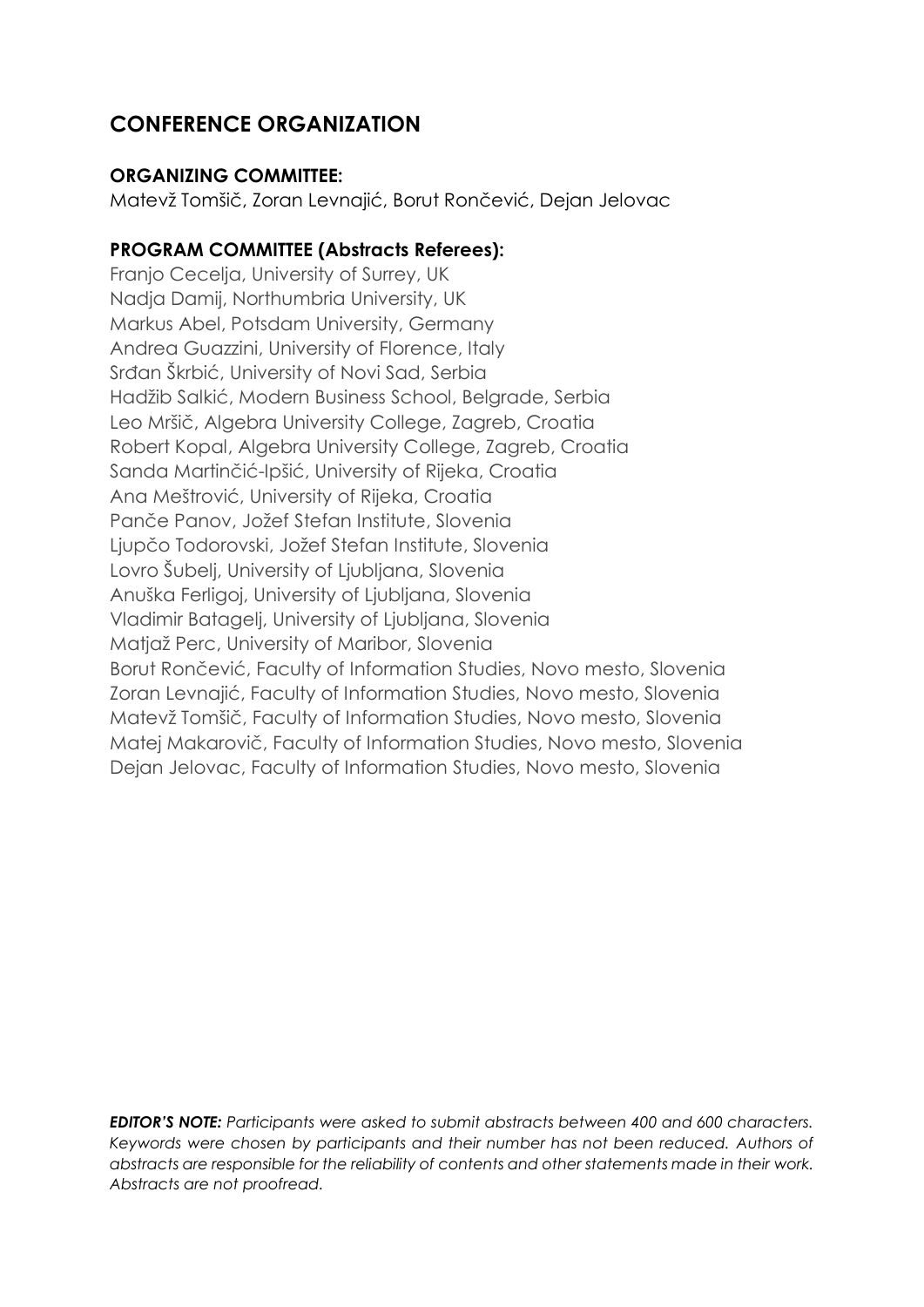#### **CONFERENCE PROGRAMME**

#### **Thursday, November 7 2019**

20:00 Welcome Dinner in Hotel Balnea

#### **Friday, November 8 2019**

9:00–9:10 Opening Address by Dejan Jelovac, Dean of the Faculty of Information Studies in Novo mesto

9:10–10:00 **Keynote Speaker 1: [MARK COECKELBERGH](https://coeckelbergh.wordpress.com/)**, University of Vienna, Austria: **Artificial Intelligence: Challenges for Ethics and Policy**

10:00–10:50 **Keynote Speaker 2: [MARTIN MIHAJLOV](https://scholar.google.com/citations?user=H7NmYPEAAAAJ&hl=en)**, Ss. Cyril & Methodius University, Skopje, Republic of North Macedonia and Jožef Stefan Institute, Ljubljana, Slovenia: **From Worthless to Valuable: A Brief Introduction in Blockchain Economics**

*10:50–11:20 Coffee Break*

11:20–12:10 **Keynote Speaker 3: [LEO MRŠIĆ](https://www.algebra.hr/mba/faculty/leo-mrsic/)**, Algebra University College, Zagreb, Croatia, **Artificial Intelligence: Walking the Line between Creativity, Business Value and Chaos**

12:10–13:30 *Contributed Session 1: Artificial Intelligence in Communication Processes*

- Valerij Grašič (Iskratel d. o. o., Slovenia): **Artificial Intelligence for Real-time Communication when Telcos moving to 5G**
- Blaž Rodič (Faculty of Information Studies in Novo mesto, Slovenia): **Agent Based Modelling of Fake News Dissemination in Social Networks**
- Alenka Trpin, Biljana Mileva Boshkoska and Pavle Boškoski (Faculty of Information Studies in Novo mesto, Slovenia): **Modified kNN Algoritm with Hyperbolic Metric for Face Recognition**
- Nika Mahnič (Festival Grounded, Slovenia): **Artificial Governance: Emerging Technologies in Public Sector**

*13:30–14:30 Lunch*

14:30–15:50 *Contributed Session 2: Artificial Intelligence in Science and Education*

- Nešad Krnjić and Muhamed Ćosić (University Vitez, Bosnia and Herzegovina): **Information System for Improving the Quality of Education in Central Bosnian Canton in Federation of Bosnia and Herzegovina**
- Juraj Petrović and Predrag Pale (University of Zagreb, Croatia): **Achieving Scalability and Interactivity in a large Enrolment University Course**
- Vladan Rankov (MBS Modern Business School Belgrade, Serbia): **Information Technology Implementation Examples in Natural and Social Sciences**
- Alan, R. Johnson and Dolores Modic (Nord University Business School, Norway), Borut Lužar (Faculty of Information Studies in Novo mesto, Slovenia), Miha Vučkovič (Logika d. o. o., Slovenia), Borut Rožac (Telekom Slovenije d. d., Slovenia) and Ana Hafner (Faculty of Information Studies in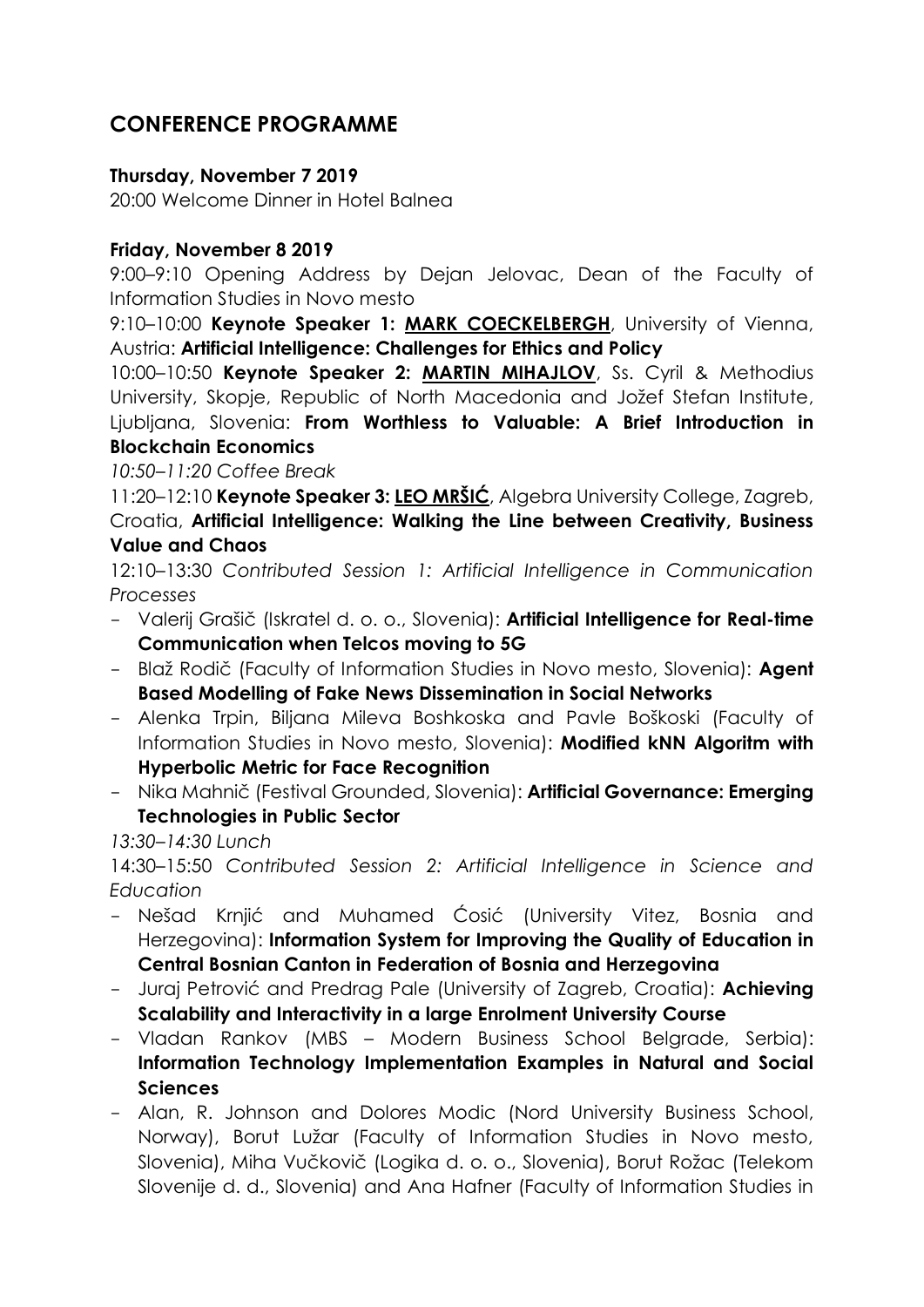Novo mesto, Slovenia): **Intellectual Property Linked Open Data: Building Bridges between Science and Business**

*15:50–16:20 Coffee Break*

*16:20–17:40 Contributed Session 3: Artificial Intelligence in Business Sector*

- Jurij Urbančič, Urška Starc Peceny and Tomi Ilijaš (Arctur d. o. o., Slovenia): **Tourism 4.0 and Smart Technology Applications in Tourism Industry**
- Ines Isaković (University Vitez, Bosnia and Herzegovina), Lejla Isaković-Dražić (Municipality Bihać, Bosnia and Herzegovina) and Almira Salkič (University Vitez, Bosnia and Herzegovina): **Development of E-Commerce in Bosnia and Herzegovina**
- Ivan Radoš (Faculty of Information Studies in Novo mesto, Slovenia) and Ivona Rados (University of Rijeka, Croatia): **Use of Artificial Intelligence (AI) and Machine Learning (ML) in Car Industry**
- Miljenko Hajnić and Biljana Mileva Boshkoska (Faculty of Information Studies in Novo mesto, Slovenia) and Leo Mršić (Algebra University College, Croatia): **Implementation of Decision Expert (DEX) in the Identity and Access Management of Employees in an Enterprise**

17:40 – 18:30 **Keynote Speaker 4**: **[VOJISLAV KECMAN](http://www.people.vcu.edu/~vkecman/Director.html)**, Virginia Commonwealth University, USA: **Machine Learning, Artificial Intelligence, New/Old Algorithms** (video lecture)

18:30 Closing Remarks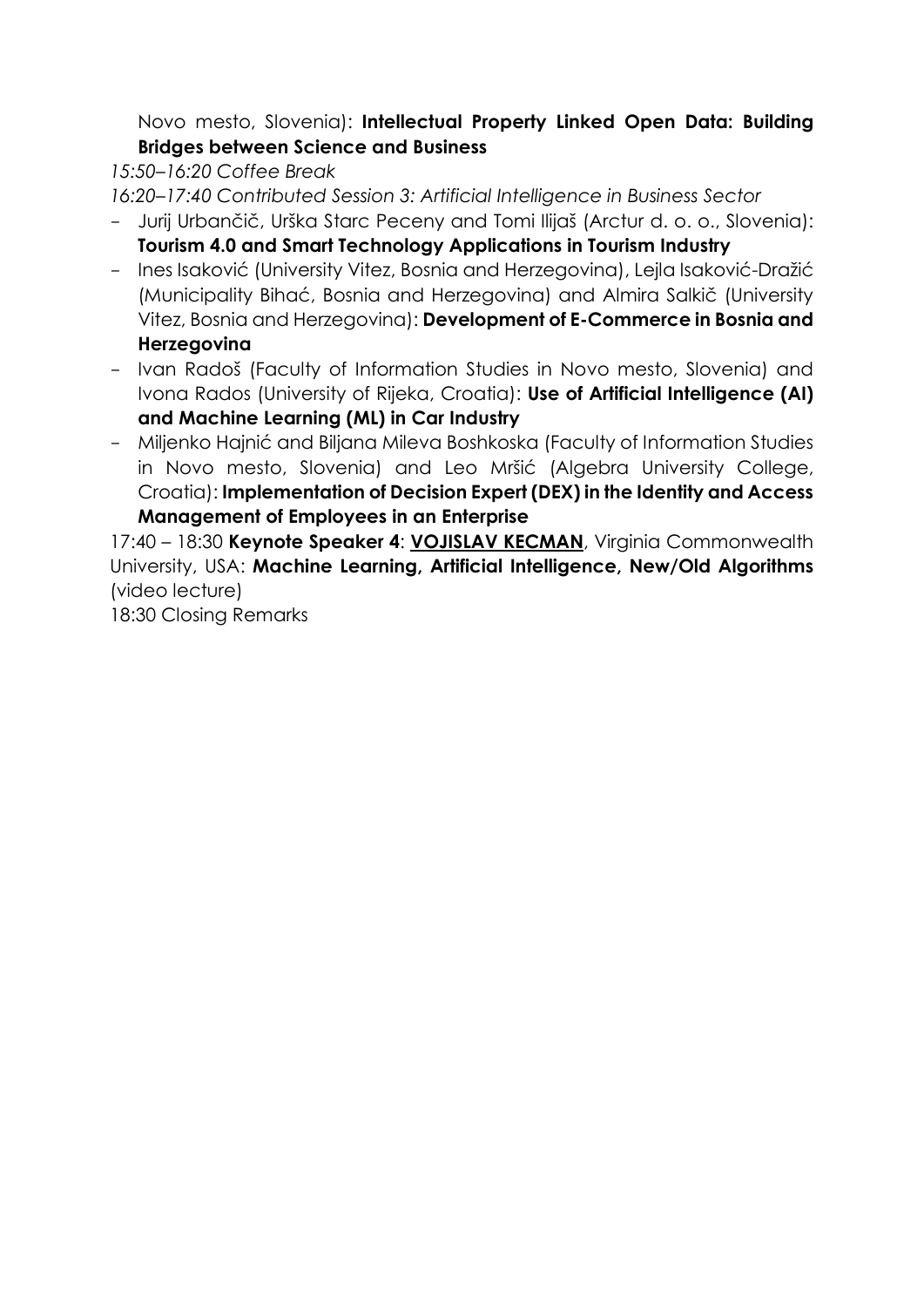#### **Table of Contents**

| Artificial Intelligence for Real-time Communication when Telcos moving to 5G      |
|-----------------------------------------------------------------------------------|
| Agent Based Modelling of Fake News Dissemination in Social Networks 7             |
| Modified kNN Algoritm with Hyperbolic Metric for Face Recognition 8               |
| Artificial Governance: Emerging Technologies in Public Sector  9                  |
| Information System for Improving the Quality of Education in Central Bosnian      |
| Achieving Scalability and Interactivity in a large Enrolment University Course 11 |
| Information Technology Implementation Examples in Natural and Social              |
| Intellectual Property Linked Open Data: Building Bridges between Science          |
| Tourism 4.0 and Smart Technology Applications in Tourism Industry 14              |
| Development of E-Commerce in Bosnia and Herzegovina 16                            |
| Use of Artificial Intelligence (AI) and Machine Learning (ML) in Car Industry  17 |
| Implementation of Decision Expert (DEX) in the Identity and Access                |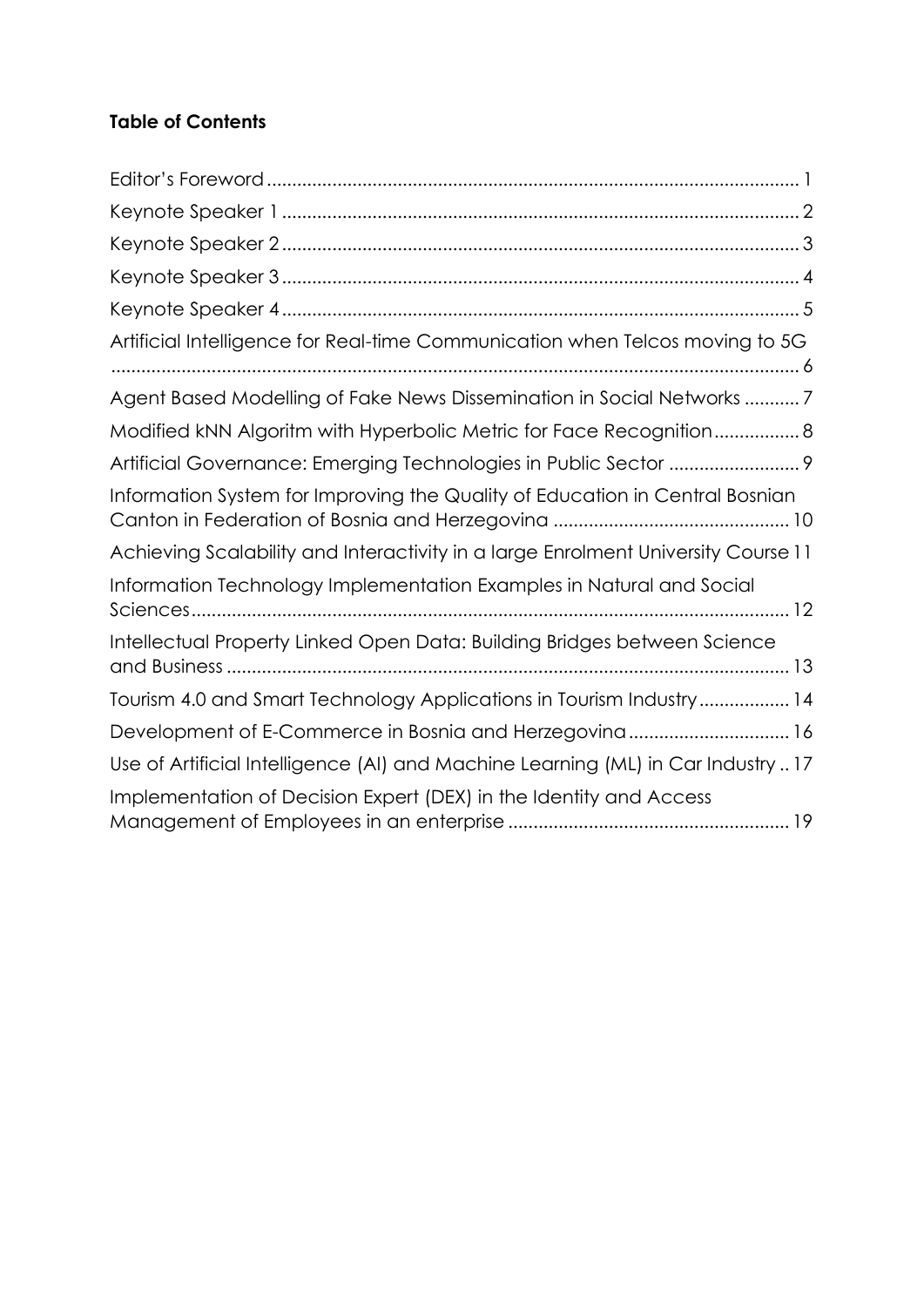## **Editor's Foreword**

<span id="page-6-0"></span>The **11th International Conference on Information [Technologies](http://itis.fis.unm.si/) and Information [Society](http://itis.fis.unm.si/) (ITIS2019)** took place between **November 7–8 2019** in Hotel Balnea in Dolenjske Toplice which lies near Novo mesto in south-eastern Slovenia. The conference was organized by the **Faculty of [Information](http://www.fis.unm.si/en) Studies in Novo mesto [\(FIS\)](http://www.fis.unm.si/en)**.

The scientific scope of ITIS2019 event was the rapidly developing interdisciplinary interface between social and computational sciences**.** Specific focus this year was on the nature of artificial intelligence (AI) and both current and future implications/frontiers of its usage in different spheres of society.

We've invited all scientists working in the fields covered by the conference to present their work. Presenters could choose between a short talk and a poster presentation. In a both cases presenters were submitted the title, keywords and the abstract.

On ITIS2019 we've hosted 4 reputable keynote speakers and 12 participants with short talks or posters – from Austria, North Macedonia, Croatia, USA, Slovenia, Bosnia and Herzegovina and Serbia.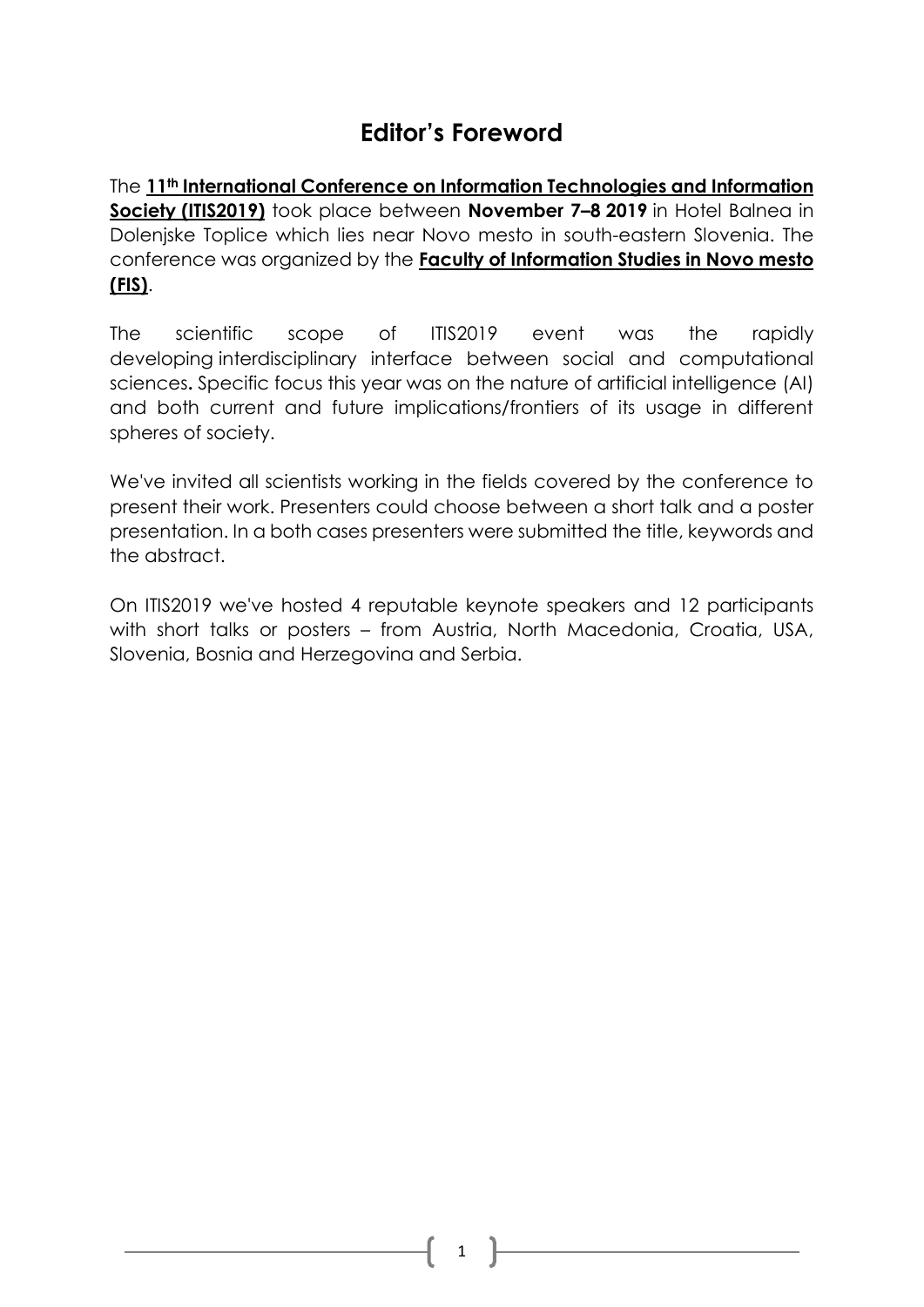#### <span id="page-7-0"></span>**Artificial Intelligence: Challenges for Ethics and Policy**

Mark Coeckelbergh University of Vienna, Austria

**Abstract:** Artificial intelligence (AI) invites fear and wild speculations about the technological future. This talk turns away from science fiction and focuses on the real and urgent challenges for society, policy, and business in the near future. Drawing on expertise in ethics of technology and experience with policy advice for the European Commission and the Austrian government, this talk outlines the ethical problems raised by AI and discusses the challenges for policy and innovation. How can we ensure responsibility for AI and promote democratic decision making about the future of human lives and society in an environment pervaded by AI? What are the barriers that need to be overcome? And what does AI ethics mean in a global context?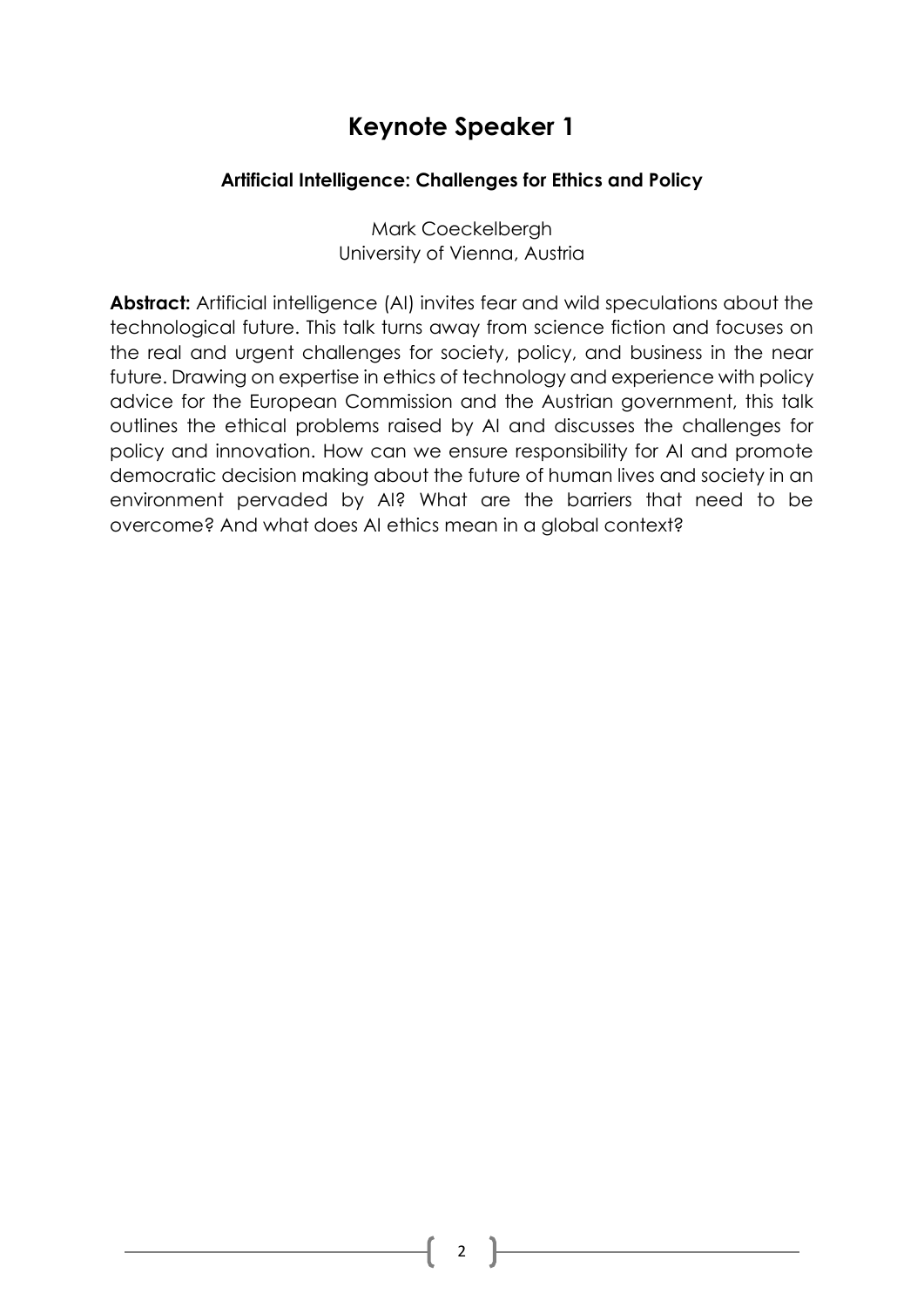#### <span id="page-8-0"></span>**From Worthless to Valuable: A Brief Introduction in Blockchain Economics**

Martin Mihajlov

Ss. Cyril & Methodius University, Skopje, Republic of North Macedonia Jožef Stefan Institute, Ljubljana, Slovenia

Abstract: Blockchain is just one of the many distributed-ledger technologies that first became popular due to the emergence of the Bitcoin cryptocurrency. This has initiated a tidal wave of change in the worlds of both Information Technology and Economic Science, requiring a realignment of the concept of value. This is necessary to determine how investors can place value on computer code, with no central entity or physical asset as a backing support. Drawing insight from the realms of behavioural economics this talk will provide a clear understanding of how a blockchain-based technology can create (and dismantle) value out of "thin air", just like our entire economic system.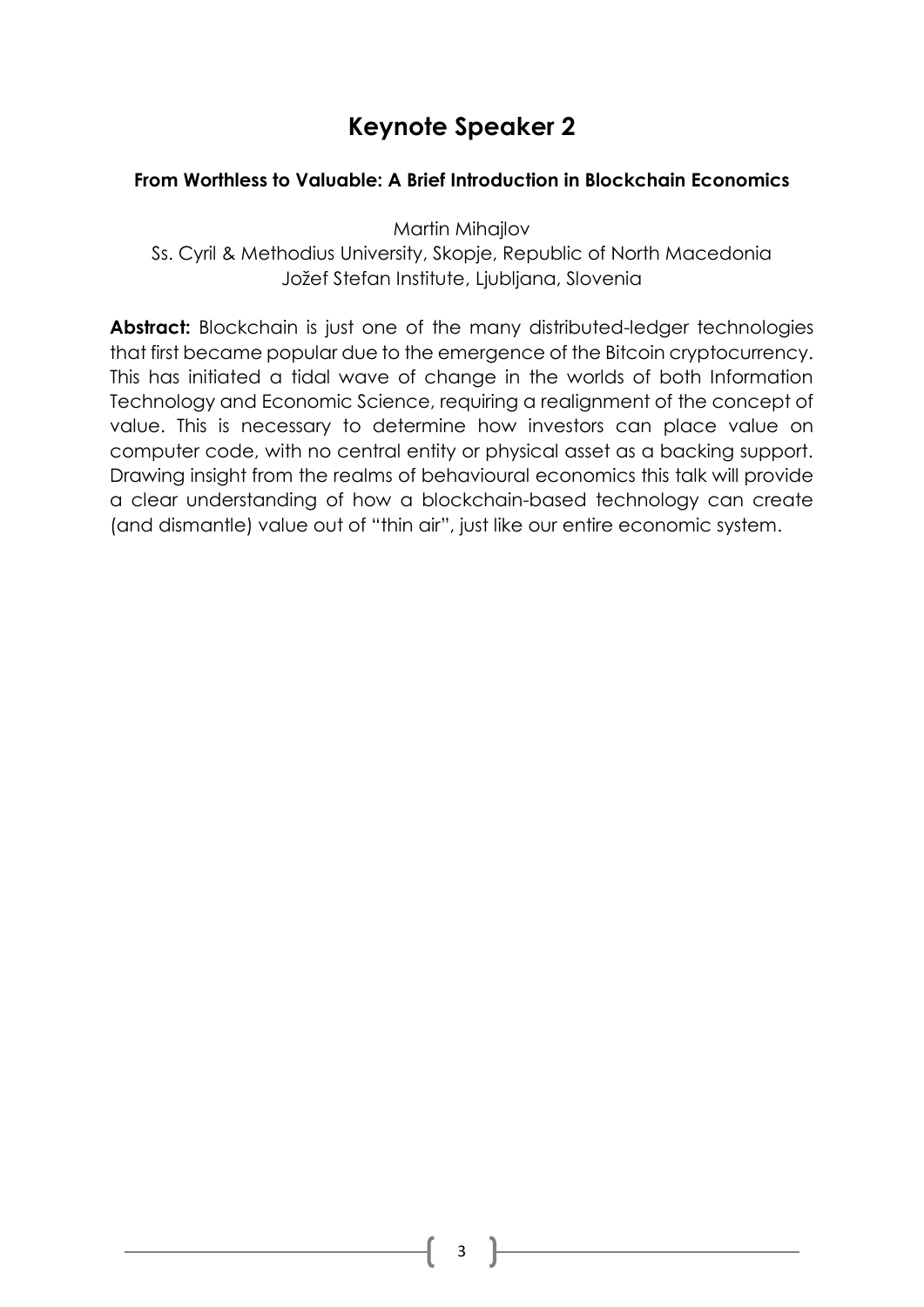#### <span id="page-9-0"></span>**Artificial Intelligence: Walking the Line between Creativity, Business Value and Chaos**

Leo Mršić Algebra University College, Zagreb, Croatia

**Abstract:** Delivering on its strategy on artificial intelligence adopted in April 2018 today the European Commission presented a coordinated plan prepared with Member States to foster the development and use of artificial intelligence in Europe. Commission in four key areas: increasing investment, making more data available, fostering talent and ensuring trust. Complementing national investments, the Commission will invest €1.5 billion by 2020, 70% more than in compared to 2014–2017. For the next long-term EU budget (2021–2027) the EU has proposed to invest at least €7 billion supported by various project lines. A recent poll completed by Tata Consultancy Services focused on the current and future impact of AI, shows that 84% of companies see the use of AI as "essential" to competitiveness, with a further 50% seeing the technology as "transformative." Almost all of them believe the greatest disruption by 2020 will be the business implications of AI in every division: whether that's in marketing, customer service or human resources. AI technologies have emerged as transformative tools, spreading across almost all areas of business therefore it's essential to become more familiar with existing and emerging technologies to prepare for the inevitable implications for leadership and management. Lecture will discuss how your company can benefit from AI and how to avoid most common pitfalls learned from real life project and education experience in past years.

4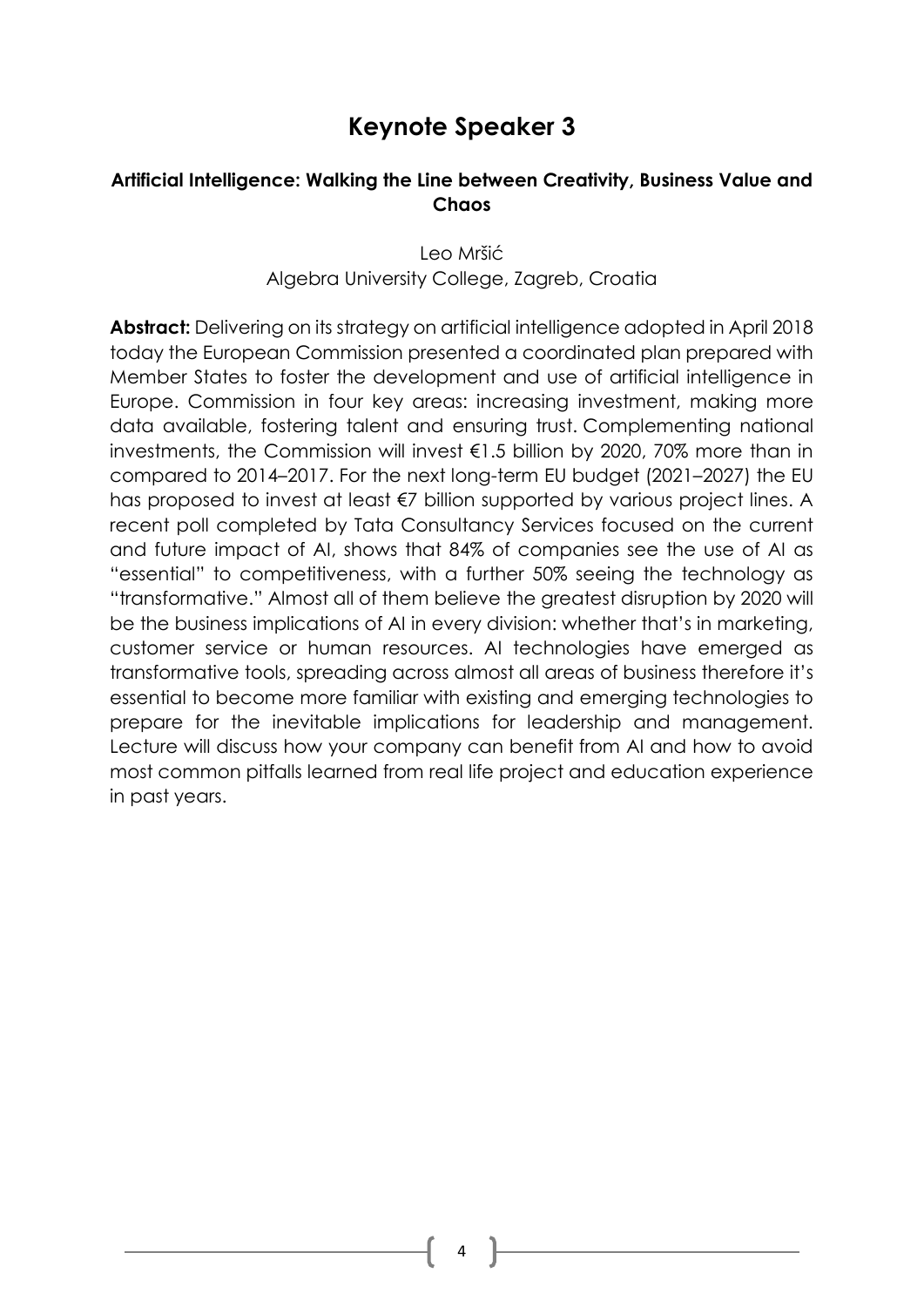#### <span id="page-10-0"></span>**Machine Learning, Artificial Intelligence, New/Old Algorithms**

Vojislav Kecman Virginia Commonwealth University, USA

Abstract: The seminar has presentation at two levels but before entering the main topics it touches some hot events around the recently very popular area of Artificial Intelligence (AI) first. Next, it presents some commonalities shared by the various well known machine learning tools today which belong to the additive models. This will lead us to discussing similarities and differences between Neural Networks (NN) and Support Vector Machines (SVMs). However, this can't be done without pointing at the different norms used in designing the two models. Why composite norms of the two parts (loss and regularise) are needed will be explained on a very simple example. Finally, we'll point at basic ideas of Deep Learning Algorithms.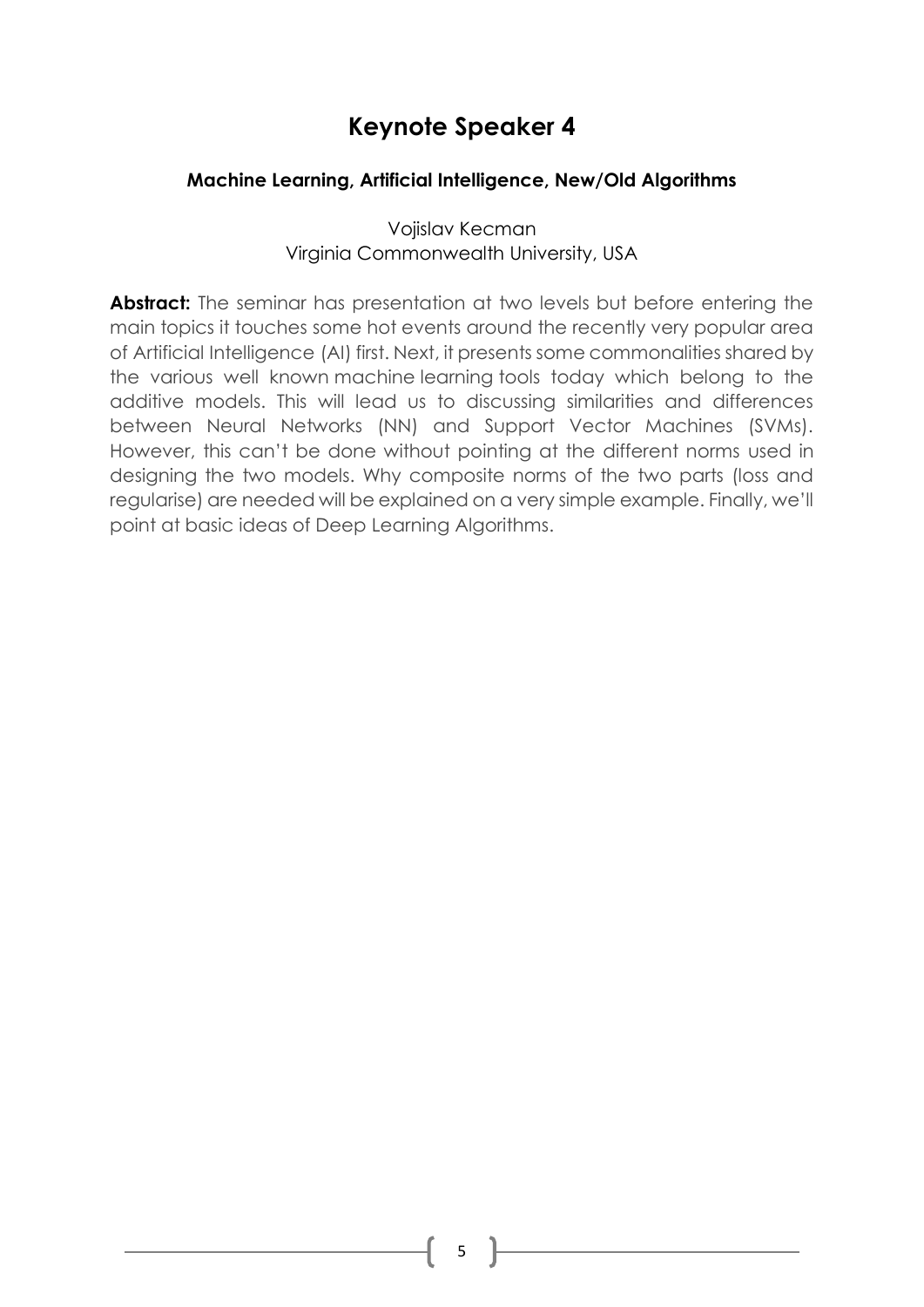## <span id="page-11-0"></span>**Artificial Intelligence for Real-time Communication when Telcos moving to 5G**

Valerij Grašič Iskratel d. o. o. Slovenia valerij.grasic@gmail.com

Abstract: Existing Telco operators are preparing for 5G, the fifth generation of cellular network technology. It will be based on IMS network, using the cloud, virtualisation and internet of things. We are interested in artificial intelligence regarding RTC (Real-Time Communication) which represents audio, video and text communication in real-time. The options are different and in different fields. We are interested in the role of artificial intelligence today, as well as the possibilities that artificial intelligence opens in the future.

**Keywords:** 5G, IMS, Real-Time Communication (RTC), Cloud, AI, Telcos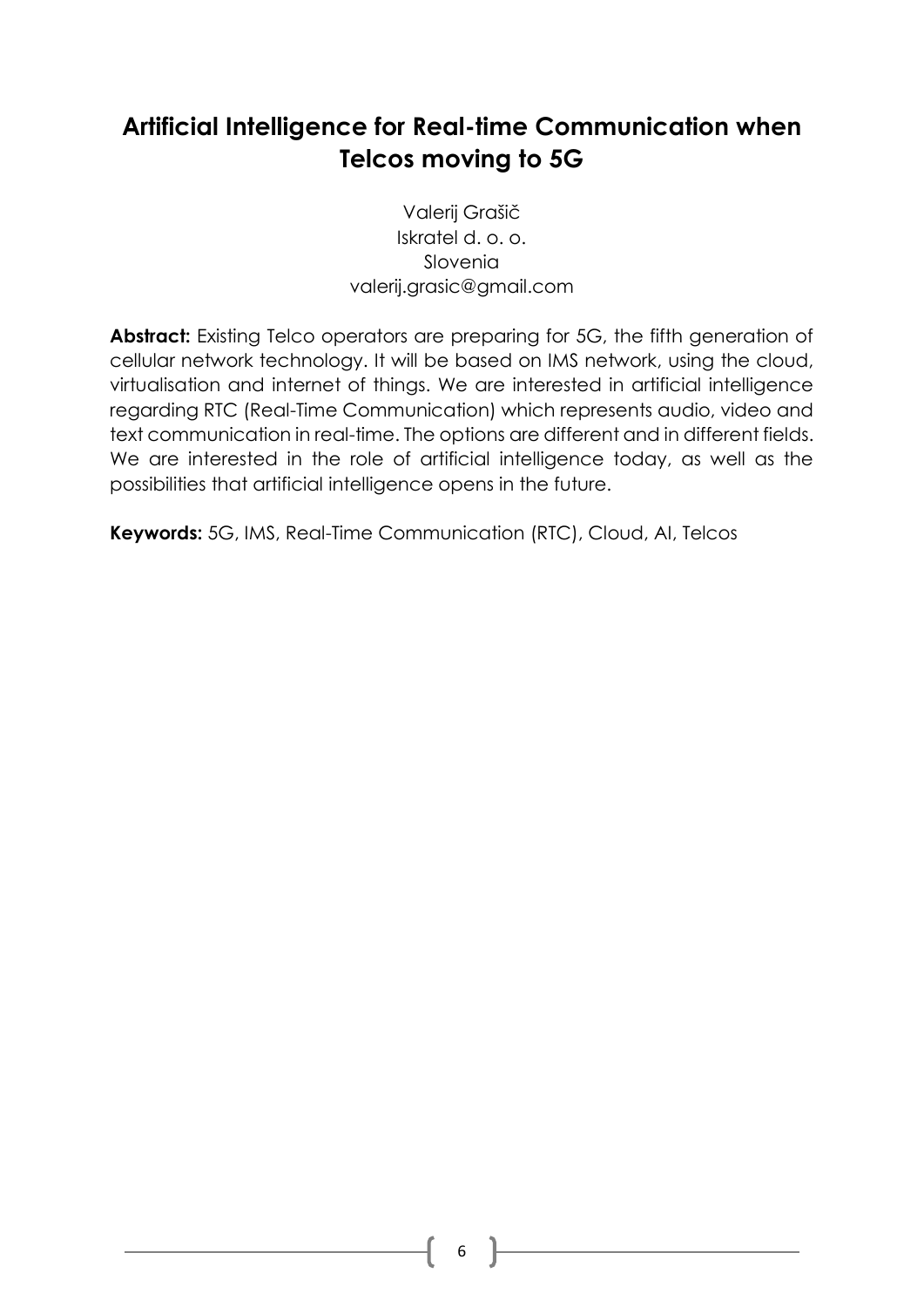## <span id="page-12-0"></span>**Agent Based Modelling of Fake News Dissemination in Social Networks**

Blaž Rodič Faculty of Information Studies in Novo mesto Slovenia blaz.rodic@fis.unm.si

**Abstract:** Viral spread of digital misinformation has become so severe that the World Economic Forum considers it among the main threats to human society. Misinformation can drive the misallocation of resources during terror attacks and natural disasters, the misalignment of business investments, and can corrupt elections. In order to curtail the negative influence of the fake news as an evolving phenomenon, we should continuously strive to understand it better, and study the mechanisms underlying the rapid diffusion of fake news in social networks. Most of existing research focuses on analysis of large datasets of social network posts to develop statistical models. We attempt to fill the gap in existing research by developing a new, original ABM model to develop and test theories on rules that influence the dissemination of fake news in a social network at the level of individuals. The current state of our research is presented in this talk.

**Keywords:** fake news, agent based modelling, social networks, viral news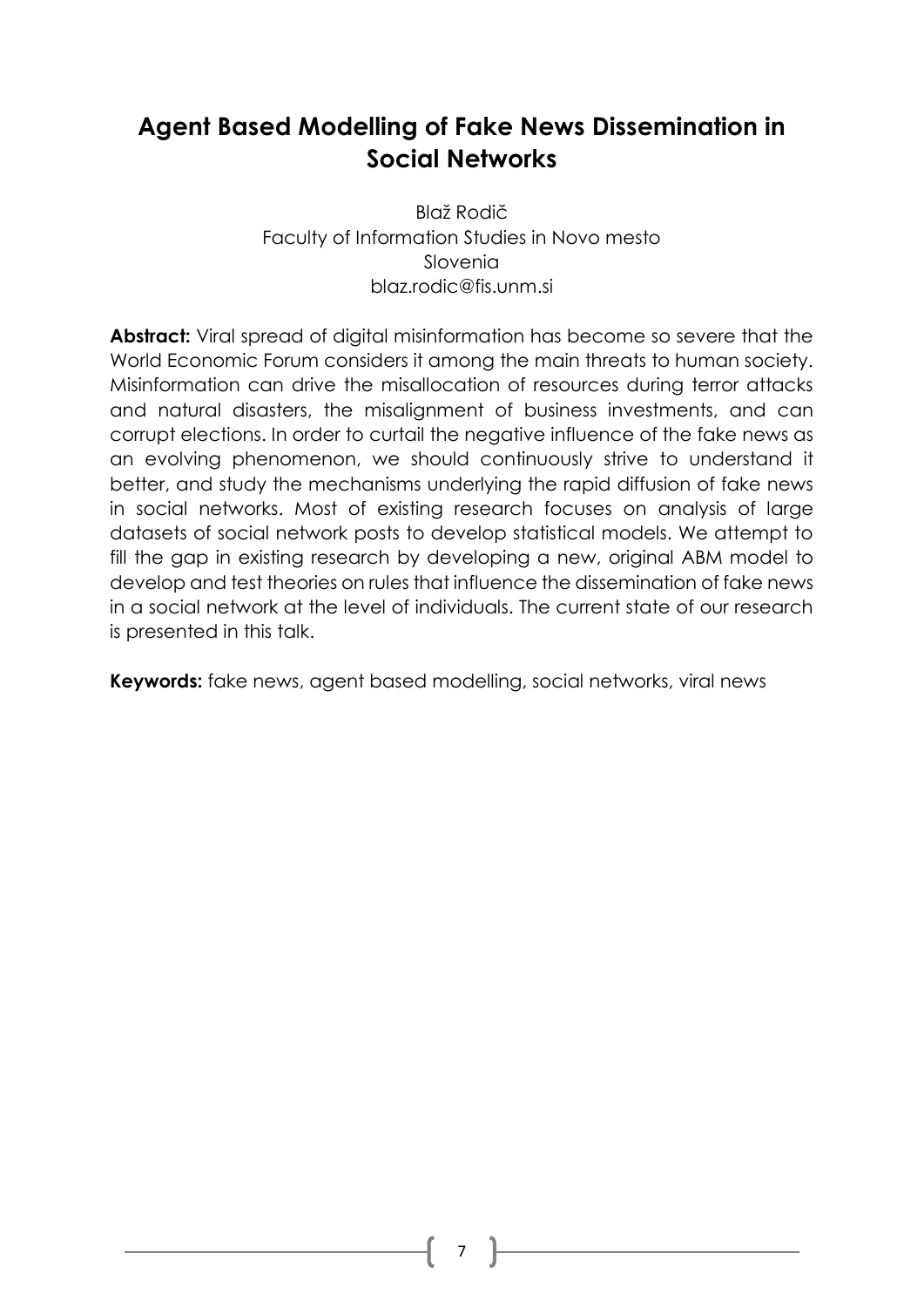## <span id="page-13-0"></span>**Modified kNN Algoritm with Hyperbolic Metric for Face Recognition**

Alenka Trpin Biljana Mileva Boshkoska Pavle Boškoski Faculty of Information Studies in Novo mesto Slovenia {alenka.trpin, biljana.mileva, pavle.boskoski}@fis.unm.si

Abstract: Face recognition has an important role, not only in our personal lives but also in control and safety. Hence a lot of research has been performed in terms of face recognition from different aspects such as neuroscience, psychology, computer vision, pattern recognition, image processing, and machine learning. The process of face recognition requires identification of different facial features that are common for people. In most of the currently available research, those features are captured and defined by applying a distance measure. Most algorithms are based on Euclidean metrics. We propose to use hyperbolic metric, in particular Poincaré metric in the process of image classification based on k-nearest neighbour (kNN). We tested the modified kNN on a set of grayscale images that were obtained on the UCI Machine Learning Repository. The result was that the existing classification machine learning algorithm can be modified with Poincaré metric. The EM algorithm (algorithm based on Euclidean metric) provided the best results when used with the Edge histogram and PHOG filters. The comparison of both classification methods showed that the algorithm PM was better with the BPP filter (for  $k = 1$  the classification was 98.44 %).

**Keywords:** image classification, k-nearest neighbour, Poincaré metric

8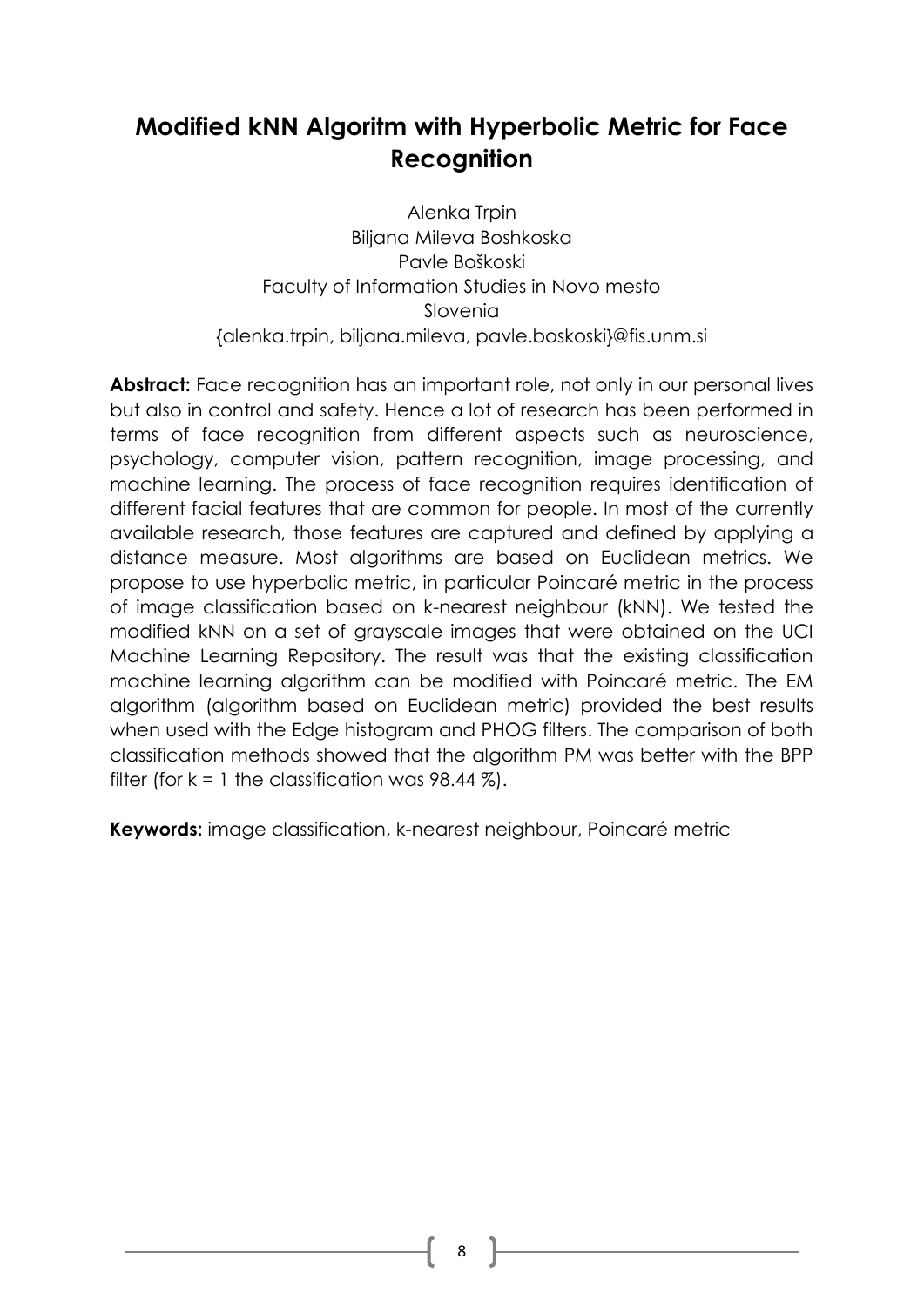## <span id="page-14-0"></span>**Artificial Governance: Emerging Technologies in Public Sector**

Nika Mahnič Festival Grounded Slovenia nmahnich@gmail.com

**Abstract:** In the last few years, state control has become increasingly tied to data-driven technologies. My paper will delve into concrete examples of data processes in the public sector in Slovenia and other European countries. It will reflect on the utilisation of AI and emerging technologies in state-citizen interactions. Drawing from organisational strategies and a recognised shift in public policy, I will emphasise the issues related to democratic processes, beyond Cambridge Analytica and interference in elections.

**Keywords:** AI ethics, public sector, governance

9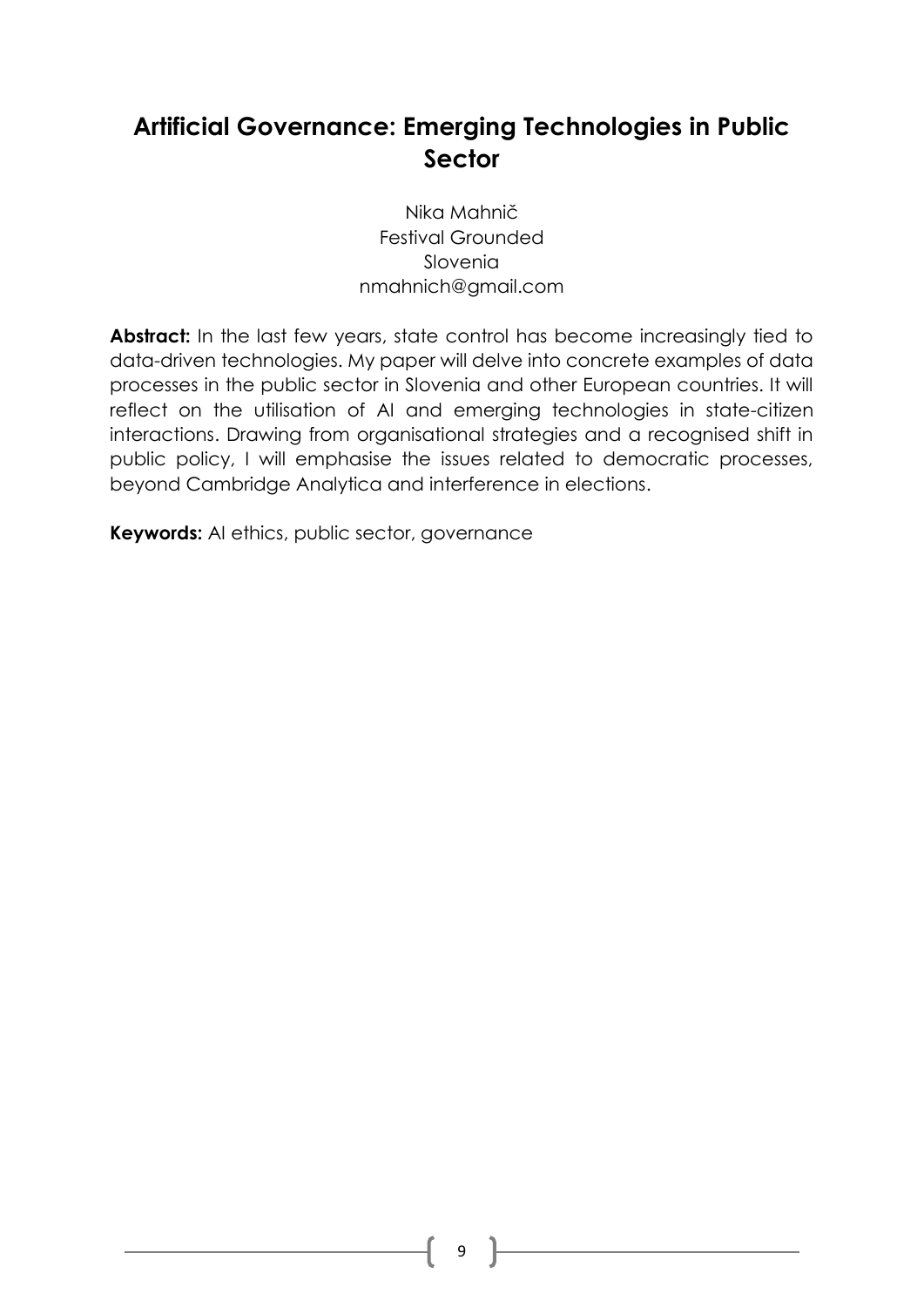## <span id="page-15-0"></span>**Information System for Improving the Quality of Education in Central Bosnian Canton in Federation of Bosnia and Herzegovina**

Nešad Krnjić Muhamed Ćosić University Vitez Bosnia and Herzegovina [nesad.krnijic@unvi.edu.ba](mailto:nesad.krnijic@unvi.edu.ba) [cosicmuhamed@yahoo.com](mailto:cosicmuhamed@yahoo.com)

Abstract: The educational process, as a basic task of school institution, is a complex and comprehensive process of successful, fast and timely management of information on the course of realization. In this paper, an attempt has been made to find an adequate information model that would serve as an improvement to the quality of the educational and teaching system at the elementary and secondary schooling level of the Central Bosnia Canton (hereinafter SBK / KSB). The starting point of the research and proposed solutions is the legal regulation that regulates this area at SBK / KSB level. On several points of the work, a direct reference to the examples will be given if necessary, to which research has come up with. These examples will be considered from the viewpoint of achieving the goals on which the work focuses. A proposal for an information system model will be presented with the required functionality.

**Keywords:** quality, education, information systems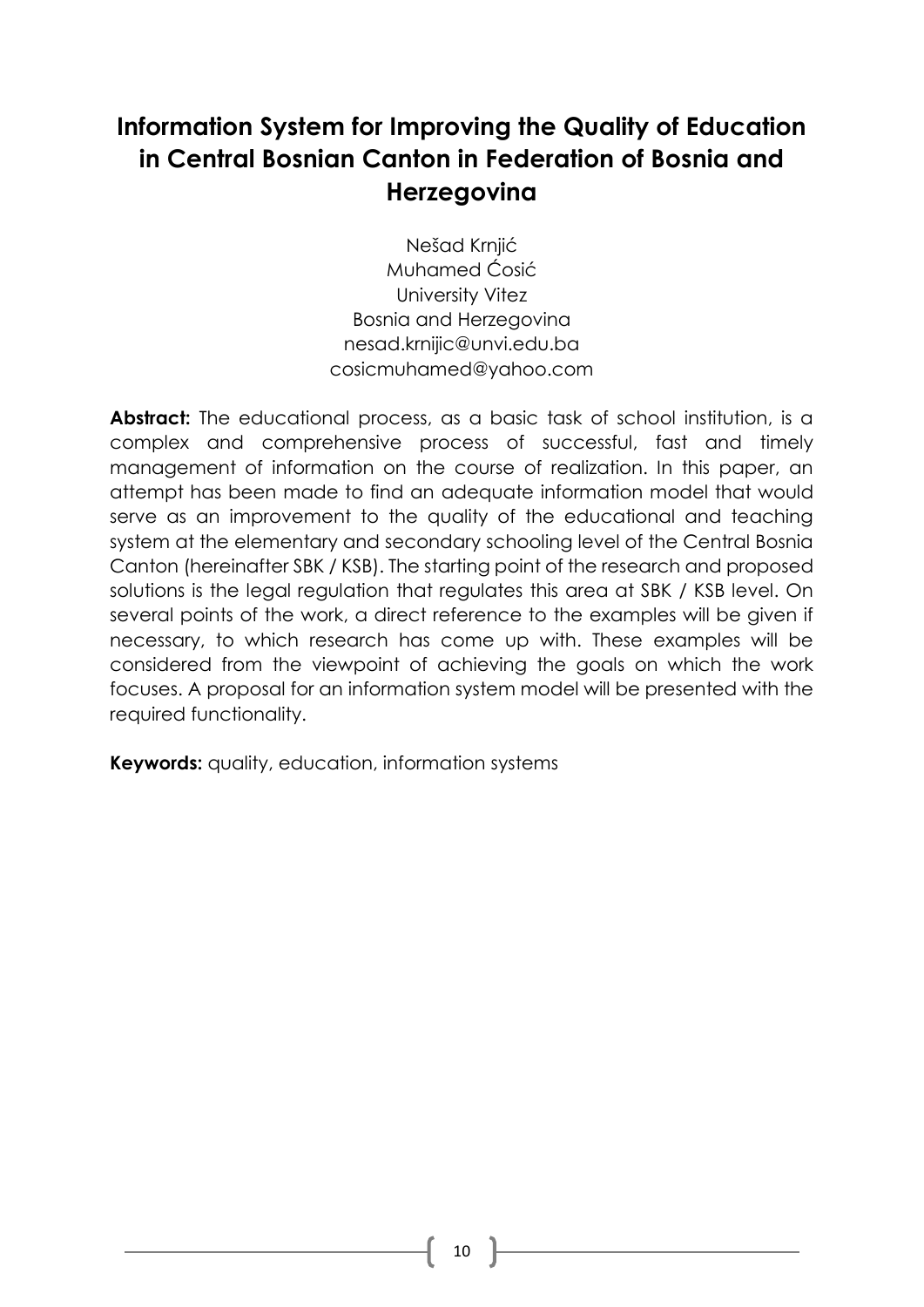## <span id="page-16-0"></span>**Achieving Scalability and Interactivity in a large Enrolment University Course**

Juraj Petrović Predrag Pale University of Zagreb **Croatia** [{juraj.petrovic, predrag.pale}@fer.hr](mailto:juraj.petrovic,%20predrag.pale%7d@fer.hr)

Abstract: Scalability, referring to the property of methods underlying assessment and education practices to support an increasing number of students, and interactivity, referring to the possibility for students to actively engage in an educational session, are important, yet difficult to achieve in higher education. The authors analyse, describe their experiences, and report results of using peer review and audience response systems, two specific technologies to support achieving scalability and interactivity in a large enrolment course at the University of Zagreb, Faculty of Electrical Engineering and Computing.

**Keywords:** peer review, audience response systems, scalability interactivity, large enrolment courses, higher education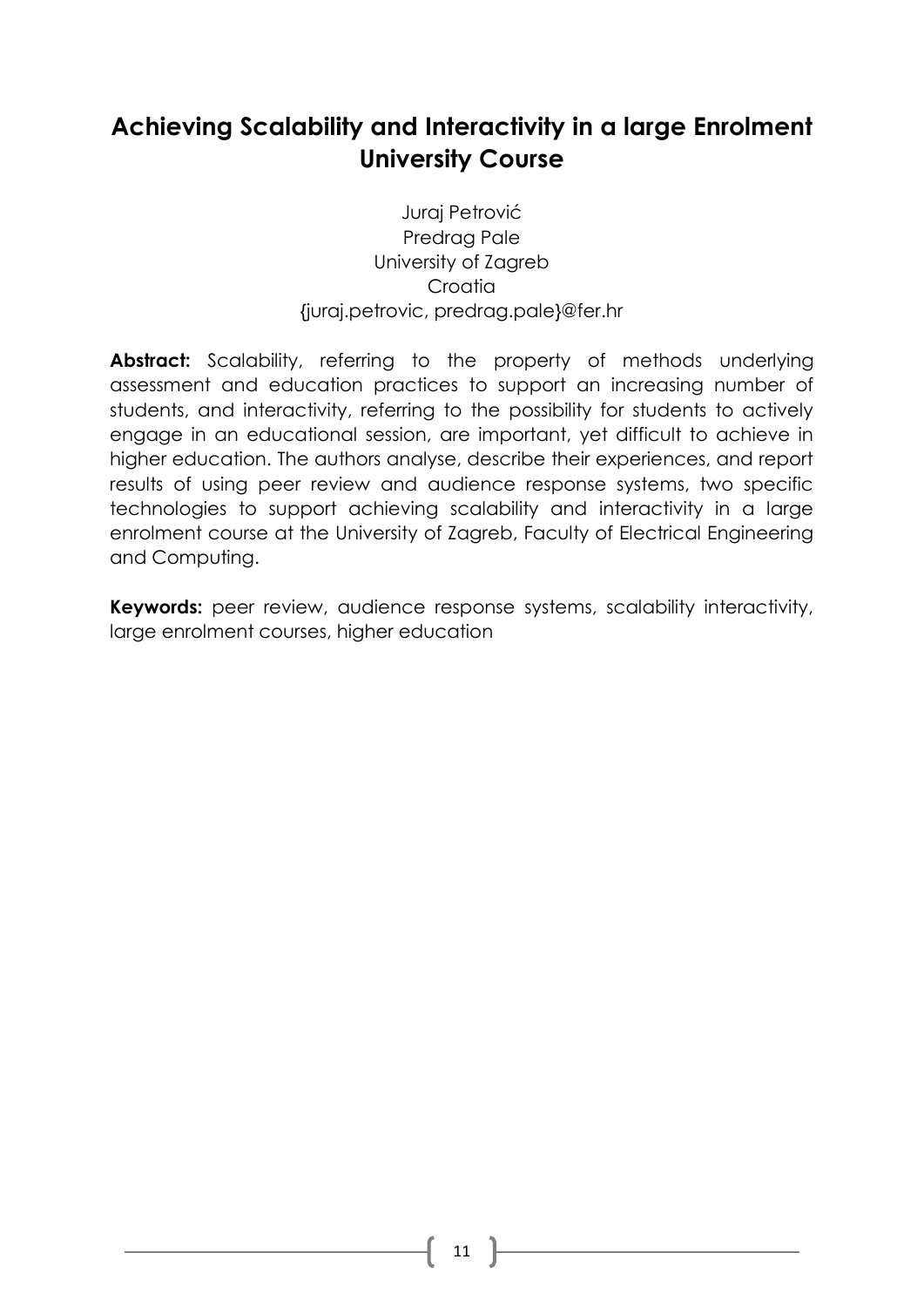## <span id="page-17-0"></span>**Information Technology Implementation Examples in Natural and Social Sciences**

Vladan Rankov MBS – Modern Business School Belgrade Serbia [vladan.rankov@mbs.edu.rs](mailto:vladan.rankov@mbs.edu.rs)

**Abstract:** Information technologies are crucial in understanding complex data in natural and social sciences. Here are represented two examples of IT implementation, one in medicine and another in psychology. Medical example illustrates benefits of using image processing techniques in gaining a greater understanding of human tissue behaviour under stress. In order to preserve microscopically resolution of larger, possibly whole, sections of a tissue, image stitching and blending were applied. This application in medicine resulted in greater understanding of cancer behaviour in different types of tissue. Implementation of IT in psychology is illustrated through understanding of rodent whisker behaviour in exploration mode. For understanding the whisker movement behaviour in different situations, snout and whisker movement was analysed that enabled building robots with whisking capabilities that help with searching spaces with low visibility.

**Keywords:** image processing, stitching, blending, multiple object tracking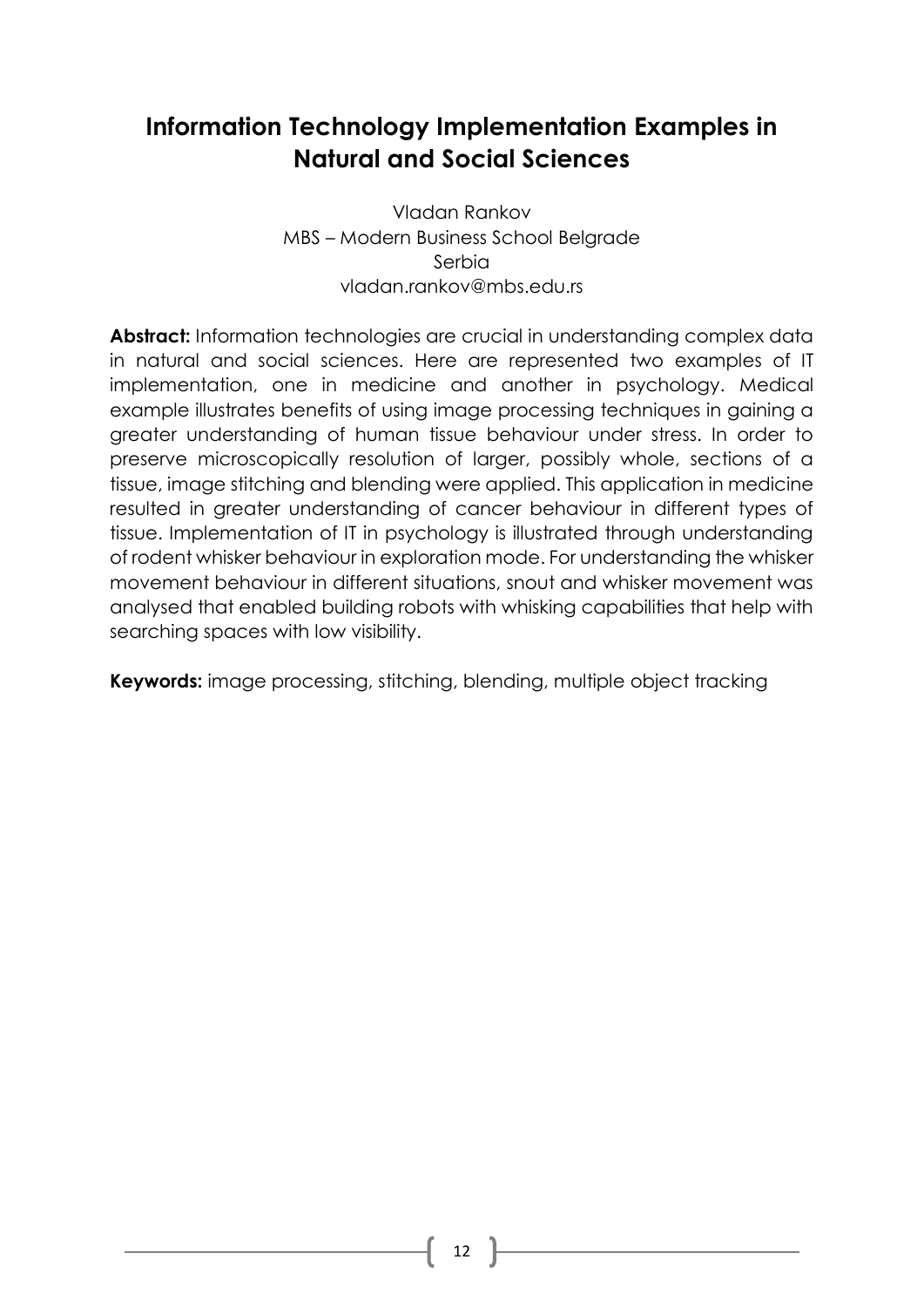## <span id="page-18-0"></span>**Intellectual Property Linked Open Data: Building Bridges between Science and Business**

Alan R. Johnson Dolores Modic Nord University Business School Norway [{alan.r.johnson, dolores.modic}@nord.no](mailto:alan.r.johnson,%20dolores.modic%7d@nord.no)

Borut Lužar Faculty of Information Studies in Novo mesto Slovenia borut.luzar@fis.unm.si

> Miha Vučkovič Logika d. o. o. Slovenia miha.vuckovic@gmail.com

Borut Rožac Telekom Slovenije d. d. Slovenia rozac.borut@gmail.com

Ana Hafner Faculty of Information Studies in Novo mesto Slovenia ana.hafner@fis.unm.si.com

**Abstract:** Linked open data (LOD) sources, including intellectual property rights (IPR) data, are an important source of information for researchers as well as for technology intensive companies. Our IP LodB project, supported by the European Patent Office (EPO), in part focuses on disambiguation procedures for actor names and organizational affiliations in their patent bibliographic data and matching names and affiliations in scientific publication data. Connectivity between patent bibliography and scientific publication is the cornerstone of our project that aims to contribute to the understanding of innovation processes, from basic scientific research to novel products on the market.

**Keywords:** linked open data, intellectual property rights, patent bibliographic data, scientific research data, European Patent Office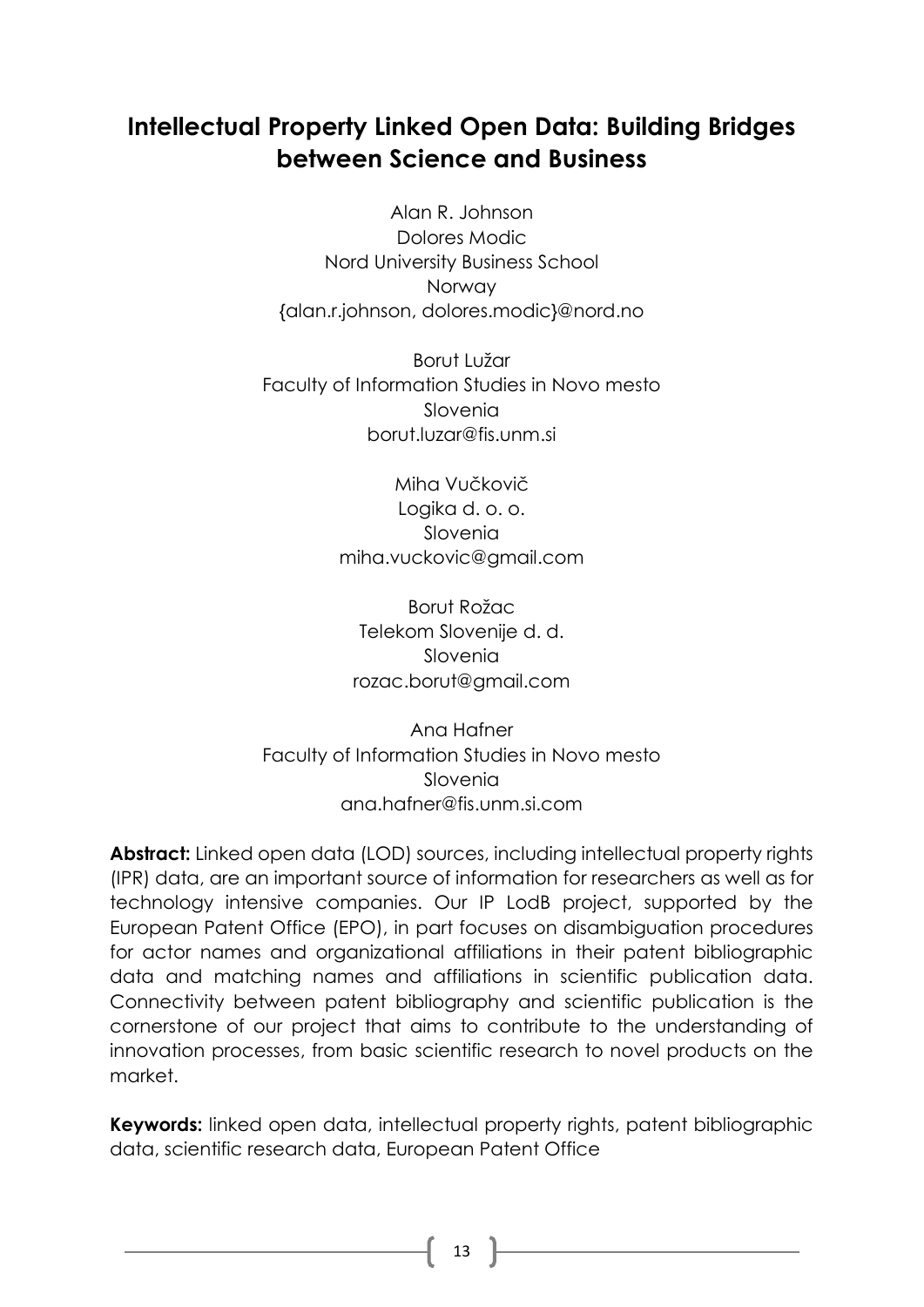## <span id="page-19-0"></span>**Tourism 4.0 and Smart Technology Applications in Tourism Industry**

Jurij Urbančič Urška Starc Peceny Tomi Ilijaš Arctur d. o. o. Slovenia {jurij.urbancic, urska, tomi.ilijas}@arctur.si

Abstract: Today's tourism industry is one of the world's largest economic sectors, responsible for generating in 2018 10% of the total employment and 10.4% of the whole GDP. However, it has been known for several decades now that tourism can also bring degradation to both the natural and social environment. On the local destination level, these negative consequences include overreach in water consumption and the skyrocket in rental prices for residents. Globally, tourism is also responsible for the emission of 8% of the greenhouse gasses, thus significantly contributing to climate change. However, a proper touristic implementation has the potential to not only provide economic benefits to the local community but also drive the sustainable development of the whole destination. For these reasons, the Slovenian government decided to include tourism into its smart specialization strategy as one of the priority areas for government investment. Hence, the Tourism 4.0 initiative was lunched by the high-tech company Arctur with the goal of establishing a collaboration between all tourism stakeholders in order to position Slovenia as a top destination for sustainable tourism with high economic value. It includes among other a consortium of leading research organizations from the three main Slovene universities, together with top organizations from the industrial sector. The name Tourism 4.0 itself originates from Industry 4.0, the fourth and ongoing industrial revolution which is characterized by smart and autonomous manufacturing process made possible via data exchange and machine learning. Tourism 4.0 aims to improve the efficiency and increase the added value of tourism through creativity and innovation. It recognizes the potential of technologies made available within Industry 4.0 (such as Big Data, Internet of Things, High Performance and Cloud Computing, Artificial Intelligence, Blockchain, Virtual and Augmented Reality) and merges them with the concept of Smart Tourism. The projects main goal is the creation of a Collaboration Platform that will enable communication and collaboration between all the active participants in the tourist ecosystem. This will not only include tourists and tourism service providers, but also the local community and government. Through this platform, data collection, analysis and exchange will be enabled for the needs of strategic activities like resource allocation, optimization of energy consumption, personalized marketing and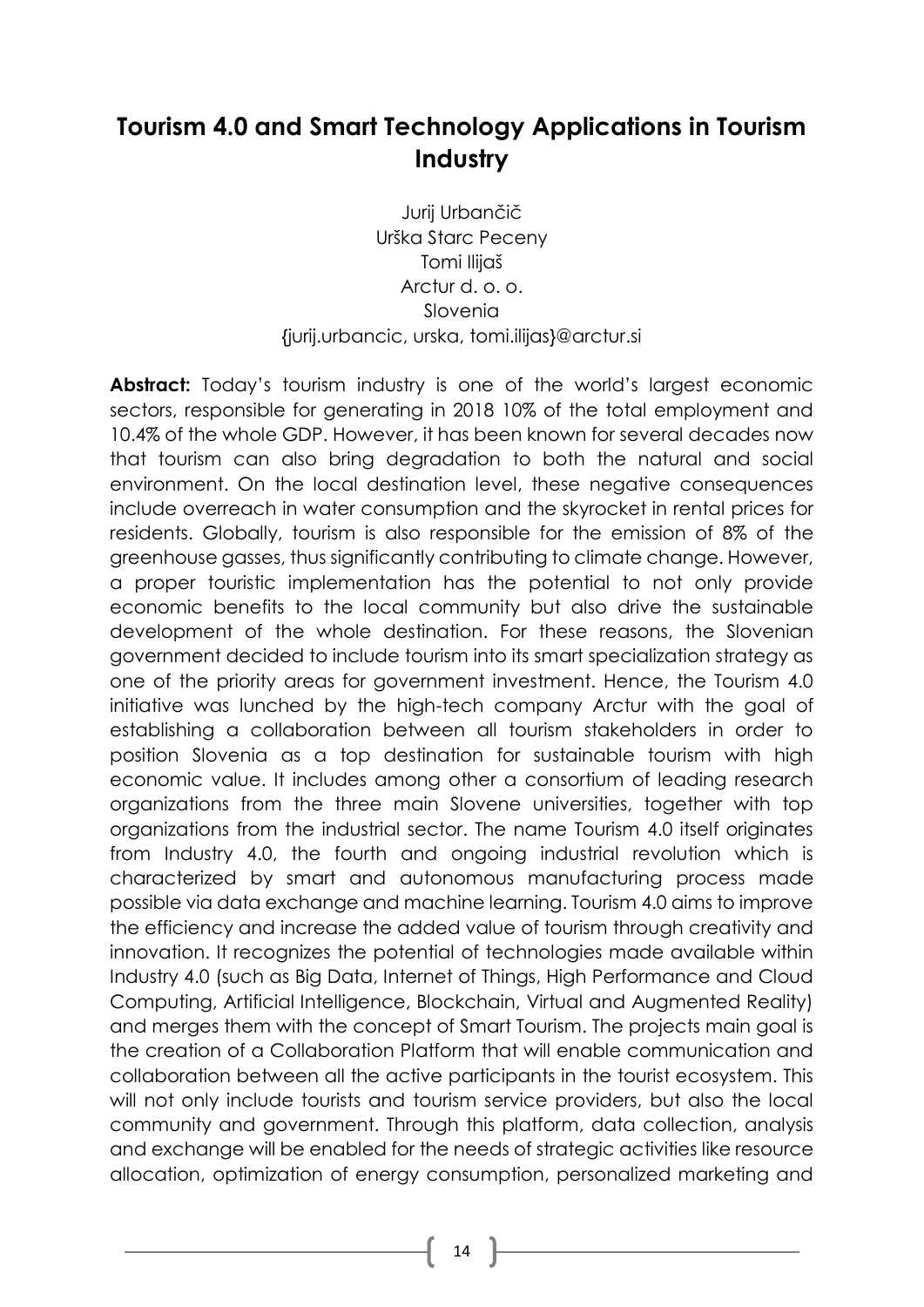tourist dispersion. All of this is aimed at minimizing the negative consequences on the local environment and also improve the tourist experience itself. For this reason, research both basic technology research and experimental testing (through Living Labs) will be carried out by the consortium partners.

**Keywords:** Tourism 4.0, Industry 4.0, Smart Tourism, Human-Centered **Technology**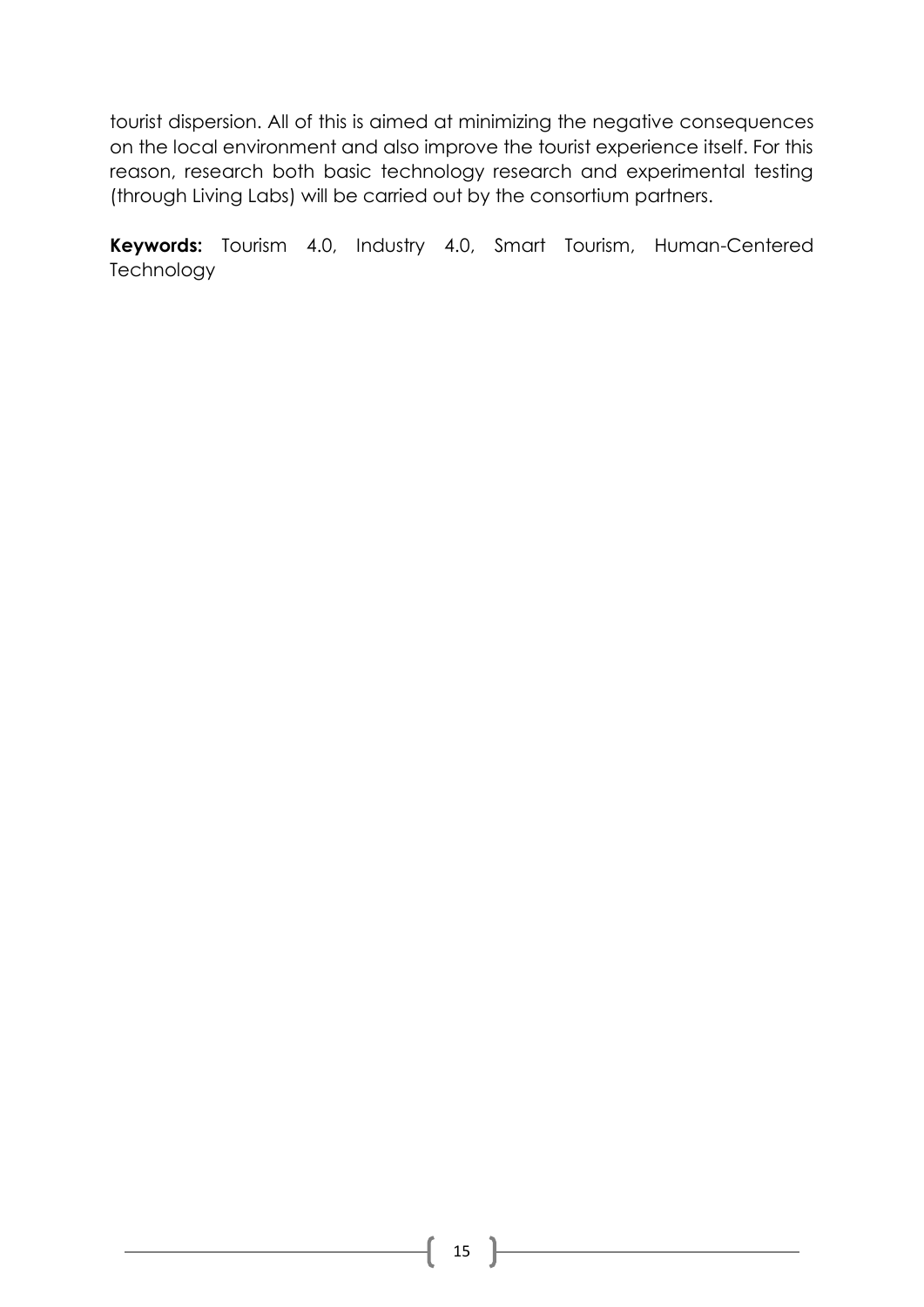#### <span id="page-21-0"></span>**Development of E-Commerce in Bosnia and Herzegovina**

Ines Isaković University Vitez Bosnia and Herzegovina isakovic.ines@hotmail.com

Lejla Isaković-Dražić Municipality Bihać Bosnia and Herzegovina isakovic\_lejla24@yahoo.de

Almira Salkić University Vitez Bosnia and Herzegovina almira.salkic@hotmail.com

**Abstract:** With the increase of e-commerce, distinctive buying patterns and preferences have emerged for specific groups as well as for the customers on the different demographic locations in Bosnia and Herzegovina for the last several years. Since e-commerce is still a relatively new trend in Bosnia and Herzegovina our aim was to collect enough information and to determine the patterns in order to understand how consumers connect with the new technology. The globalization has been one of the most prominent phenomenon of the 20th century which has dramatically shaped the world's economy. The globalization process is followed by the elimination in administrative barriers for trade, the development in information and communication technology which all have allowed the development of the new investment opportunities by expanding onto additional markets, and by accessing new raw materials and resources. These are the reasons for the creation of this paper on e-commerce which will explain all the benefits and help needed for Bosnian citizens to keep the pace with the rest of the world. This paper will focus on how e-commerce progressed in Bosnia and Herzegovina, as well as, how it has impacted economic development in Bosnia and Herzegovina.

**Keywords:** E-commerce, online shopping, mobile commerce

16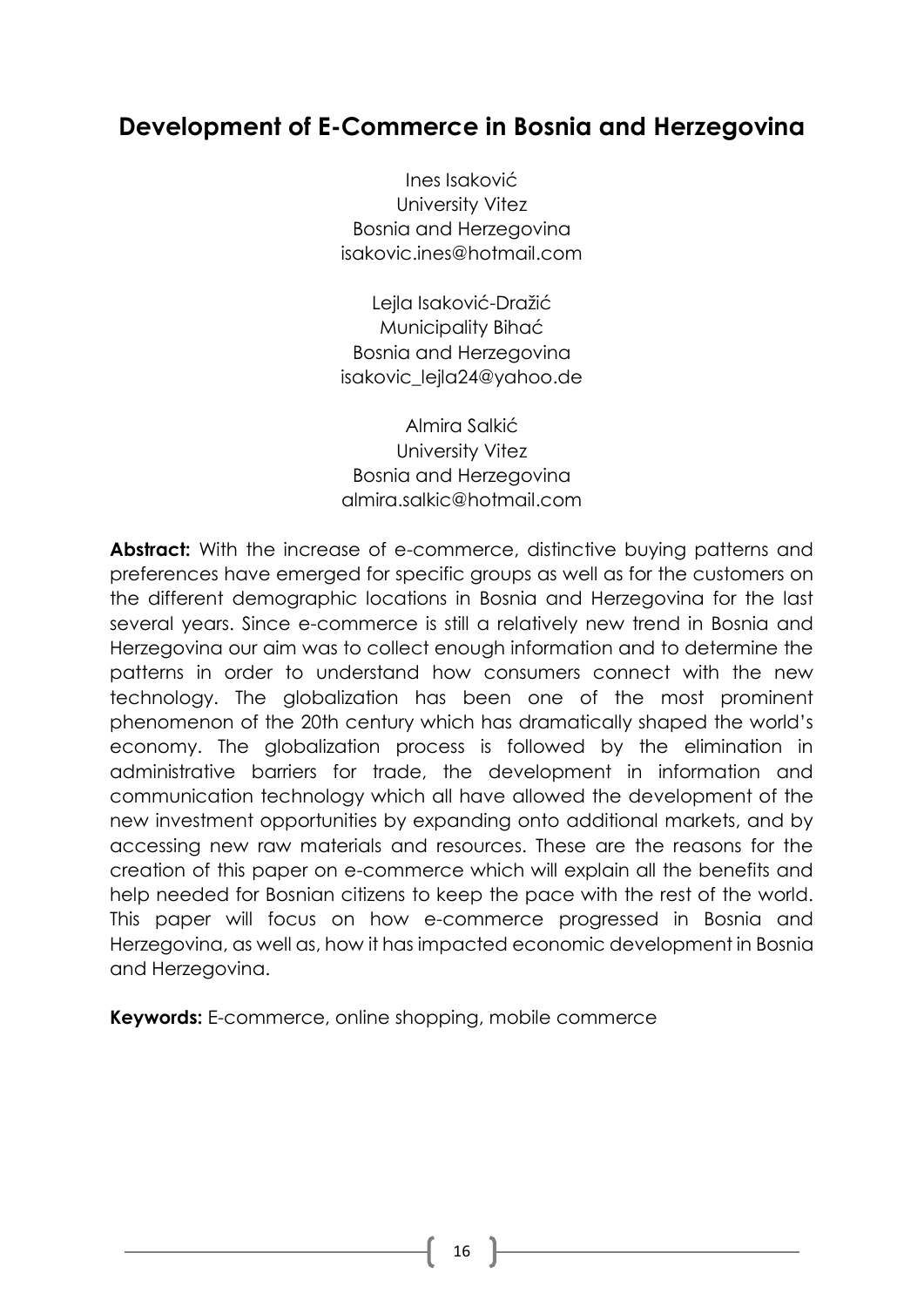## <span id="page-22-0"></span>**Use of Artificial Intelligence (AI) and Machine Learning (ML) in Car Industry**

Ivan Radoš Faculty of Information Studies in Novo mesto Slovenia termo.rados@gmail.com

Ivona Rados Faculty of Economics and Business University of Rijeka **Croatia** [ilakic123@gmail.com](mailto:ilakic123@gmail.com)

**Abstract:** In many science fields we are trying to use artificial intelligence (AI) and machine learning (ML) techniques to overcome human limitation of reviewing big junks on data in relatively small amount of time. In this paper, we are trying to find means of live data and how it can be used in forecasting tools. Idea of this paper isn't to pick up random parts of data and putting them through linear regression (which we can find in many tools today). Finding relevant patterns in user behaviour in one of biggest market niche that is in EU can bring us closer to better understanding of market needs. Using example of car industry, we have examined behaviour of more than 10.000 users in 5-year period. Already we have found some patterns that can be use in future understanding of customer needs. Using data at hand, we can see that distance from buyer home to seller is in correlation within funds that buyer is willing to pay a product (car). The coefficient of the distance variable is significant (through out of observed years) and positive, that is, by increasing the distance by one second, the price increases (from 63 lipas to 1.10 kuna; depending on the years). The coefficient of the "gender" variable is always significant and positive, indicating that on average, men buy more expensive cars than women (Man use the online option of buying a car more. About 80% of the sample are men, but there are slight variations over the years.). The inclusion of additional variables in the model (car length and total consumption) has a significant impact on the result of the estimated coefficients (gender is significant only in 2018, while the distance in seconds is only significant in 2014 and 2016). Compared to previous models and the explicit power of the model (The coefficient of determination increases from an average of 2% to an average of 30%. It is also evident that car length has the greatest impact on prices (nothing new, as expected), while consumption has a negative effect. The increase in fuel consumption of one litter affects the average decrease in the car price of HRK 5.359. Further data analysis will be introduced as final result of data study. Once all key parameters are introduced, we can start profiling agents for future ABM testing. Idea is to

17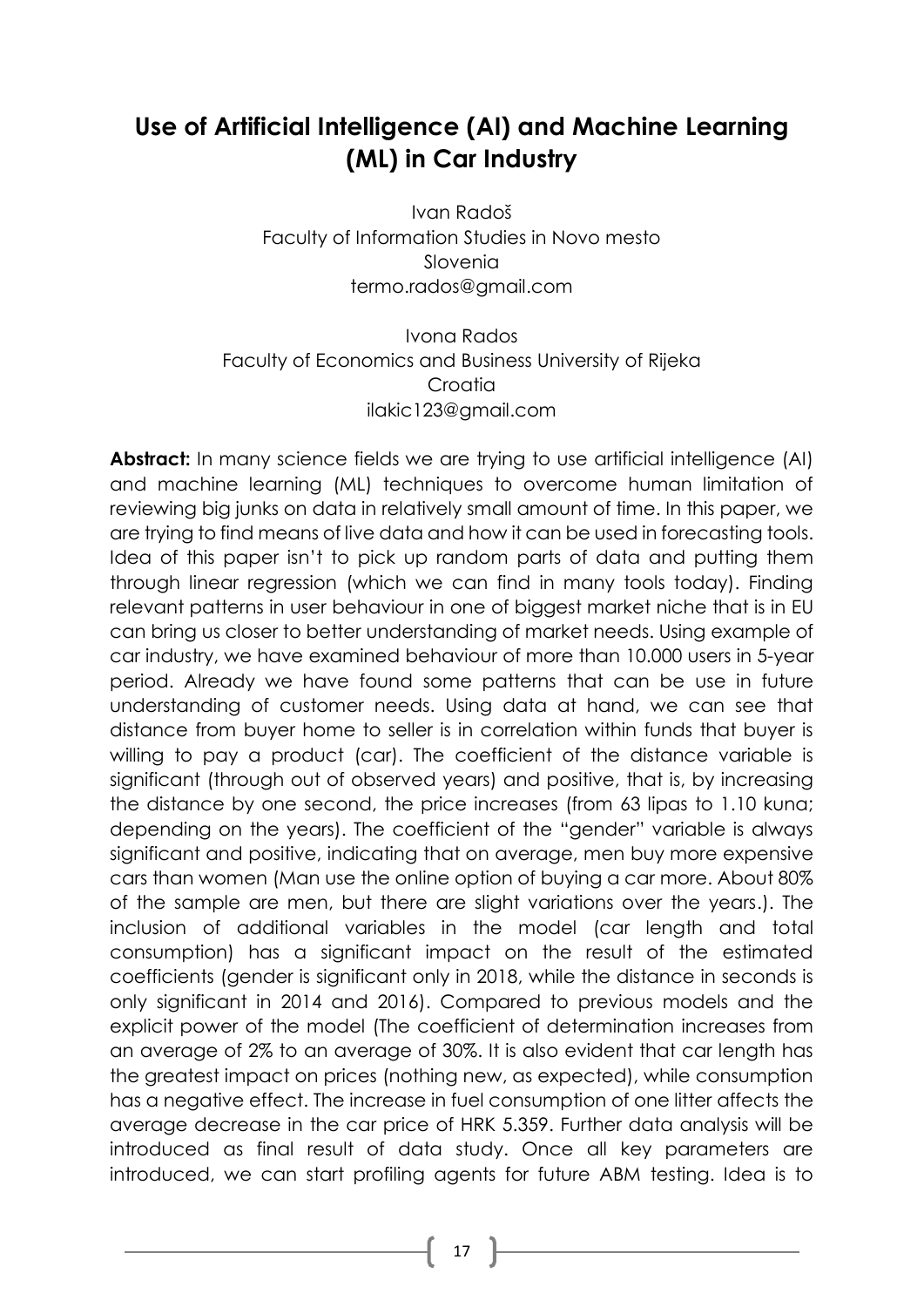create a method which will guide company through a complex network of data, find a pattern within current customers and give key parameters for simulation modelling. Validity of data can be tested with agent-based models and compare with historical data of company.

**Keywords:** AI, ML, Car industry, ABM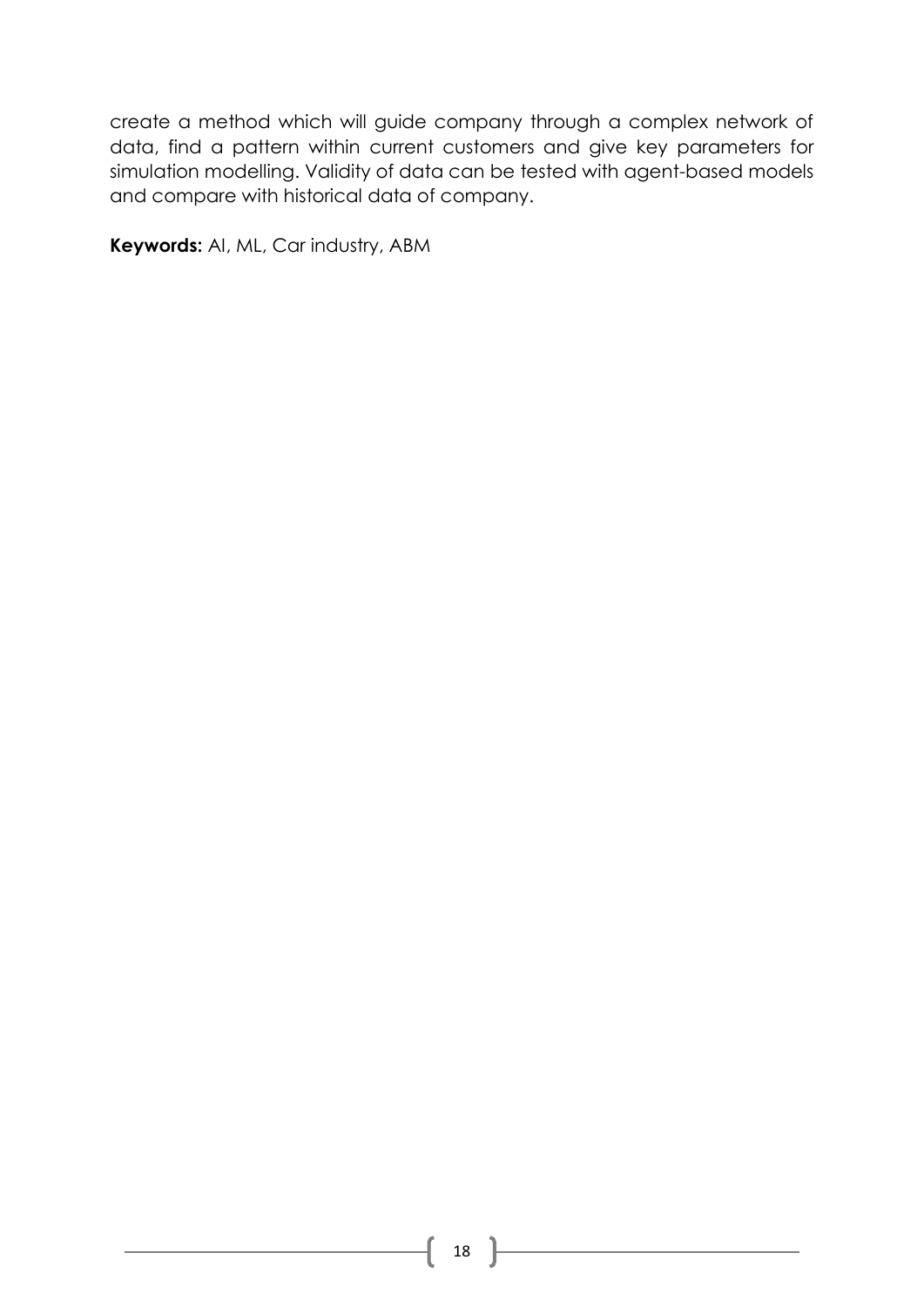#### <span id="page-24-0"></span>**Implementation of Decision Expert (DEX) in the Identity and Access Management of Employees in an Enterprise**

Miljenko Hajnić Biljana Mileva Boshkoska Faculty of Information Studies in Novo mesto Slovenia [hajnic.m@gmail.com](mailto:hajnic.m@gmail.com) [biljana.mileva@fis.unm.si](mailto:biljana.mileva@fis.unm.si)

> Leo Mršić Algebra University College **Croatia** [leo.mrsic@algebra.si](mailto:leo.mrsic@algebra.si)

**Abstract:** Choosing appropriate criteria for assessing the knowledge, education and skills of potential candidates for a job and recruiting candidates as a company workforce could be a difficult and long-lasting task where is no guarantee that the competition conditions and expected goals will be fully met. Although, the selection and testing of candidates are not simple tasks, they are also a significant challenge for people in charge for candidate selection. Each process has its cost of ownership for the company, and the process which is slow and last long is expensive and less effective for the company. How to choose an adequate person who possesses the necessary knowledge, skills and predispositions, to a new, free position in the company? How to choose an appropriate replacement of worker in the workplace which requires a periodic replacement of worker? How to choose a person who can temporarily and sufficiently perform certain business tasks, using specific knowledge and skills, initiated by business dynamics of a company? What characteristics of the person are more important for selection purpose of a potential candidate for the job? We have tried to achieve answers to these questions by conducting research. Future article will describe research process, results, conclusions and proposed multicriteria decision analysis as an auxiliary tool to carry out the best answers to previous questions caused by business dynamics. The Decision EXpert (DEX) method for decision support system (DSS) was used in this research. The main reason of using a qualitative method in this research is the fact that certain characteristics of person or organizational unit and the impact of these characteristics on the final decision are better defined by words than numbers. One of the DEX method's popular feature is ability of use qualitatively explained input values of person's characteristics, e.g. bad, good, very good and excellent. All characteristics of person, used for evaluation in appropriate candidate selection process, are grouped according to significant entities and organized into a hierarchical tree where